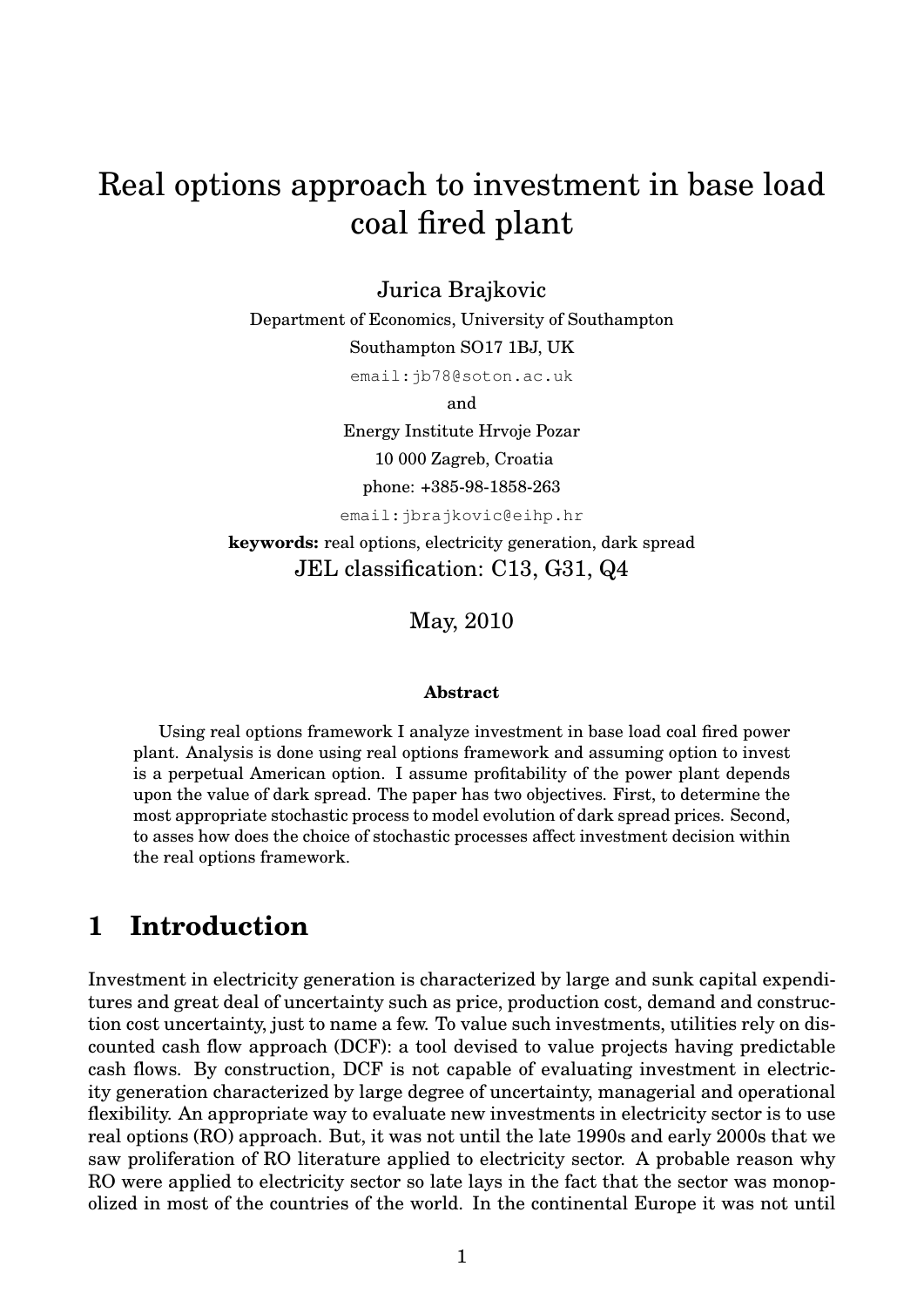early 1990s that countries embarked on the liberalization process, with Nordic countries being among the first. Rest of the countries followed, but for many of them liberalization did not occur in practice for many years. While operating in monopolized markets, utilities did not have an incentive to properly address the issue of new investment because all the risk and costs could be passed on to the final consumers.

In the early years of RO, authors used geometric Brownian motion (GBM) to describe the evolution of stochastic processes (e.g. [McDonald and Siegel](#page-36-0) [\(1985\)](#page-36-0), [Brennan and](#page-35-0) [Schwartz](#page-35-0) [\(1985\)](#page-35-0), [Dixit](#page-35-1) [\(1989\)](#page-35-1)). Major advantage of using GBM is its analytical tractability: GBM allows authors to obtain closed form solution to an investment problem.

In most of the work on RO applied to electricity generation authors rarely go about estimating the most appropriate stochastic process for evolution of state variables: generally they assume GBM. Nevertheless, it is questionable whether GBM or its variant, arithmetic Brownian motion (ABM), can be used in real options analysis applied to investment in electricity generation. This is because electricity prices are mean reverting, while Brownian motion is an unbounded process.

In this paper I evaluate investment in a base load coal fired power plant using dark spread as a state variable. The paper has two objectives. First, to find a stochastic process which is capable of generating data similar to those observed in actual dark spread series. Quality of the process will be judged according to how closely do summary statistics of postulated processes come to observed dark spread prices. More precisely, I will run Monte Carlo (MC) simulations to determine distributional properties of simulated prices and compare them to observed prices. Furthermore, I will compute in sample root mean squared error (RMSE) as a second method to choose among different stochastic processes. Second objective of the paper is to estimate the effect of postulated processes on investment decision using RO. In other words, to asses how does the choice of different stochastic processes affect investment decision in a coal fired plant. Results of the paper are useful for practitioners who want to apply RO analysis to investment in coal fired power plant.

To my knowledge no one has yet evaluated investment in coal fired power plant using RO approach. Nevertheless, research has been done on investment within RO in other technologies. Relevant papers include [Takizawa et al.](#page-36-1) [\(2001\)](#page-36-1) who analyze investment in a nuclear power plant in Japan. [Venetsanos et al.](#page-36-2) [\(2002\)](#page-36-2) evaluate investment in wind farm in Greek electricity market. [Gollier et al.](#page-35-2) [\(2005\)](#page-35-2) investigates the impact of market liberalization on investment in large nuclear unit. [Kjaerland](#page-36-3) [\(2007\)](#page-36-3) and [Bck](#page-35-3)[man et al.](#page-35-3) [\(2008\)](#page-35-3) evaluate investment in hydro power plant in Norway. [Abadie and](#page-35-4) [Chamorro](#page-35-4) [\(2008\)](#page-35-4) investigate the choice of investment between Natural Gas Combined Cycle (NGCC) and Integrated Gasification Combined Cycle plant (IGCC).

The paper is organized as follows. Section [2](#page-2-0) describes the investment problem and gives optimal investment threshold using NPV approach. In section [3](#page-6-0) I approach the investment problem using RO based on different stochastic processes. Section [4](#page-24-0) deals with the selection of the appropriate stochastic process. Last section concludes.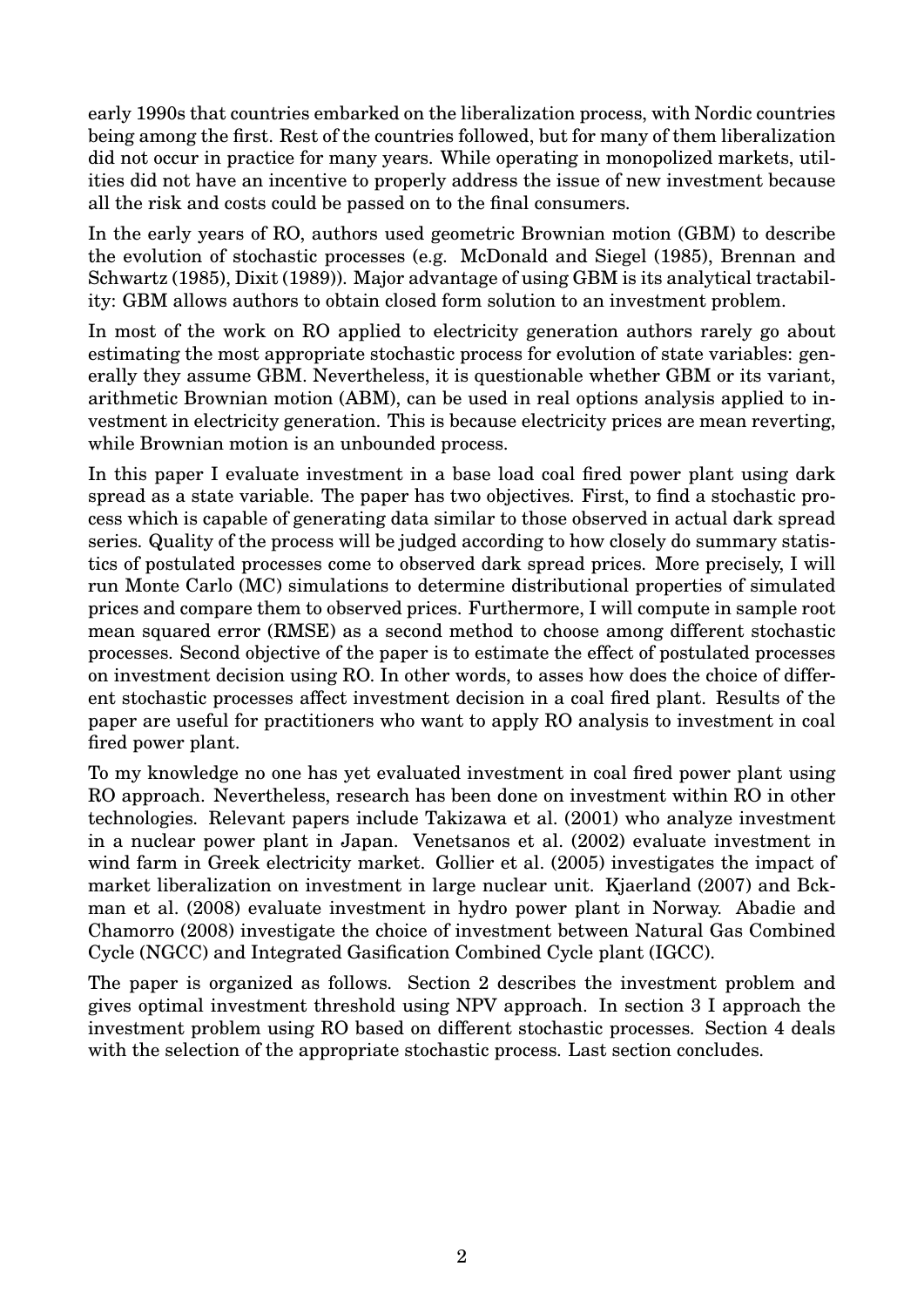# <span id="page-2-0"></span>**2 Investment details**

## **2.1 Plant characteristics**

I investigate optimal investment decision in a base load coal fired power plant undertaken by a merchant producer. Unlike state owned utilities that can have different goals, merchant producer has a single goal of profit maximization. I assume plant owner is not faced with emission allowance risk but only with risk stemming from uncertainty regarding coal and electricity prices: they are introduced into the model via dark spread prices. Dark spread is defined as a difference between price of electricity and price of coal required to generate one unit of electricity. One can think of dark spread representing the profit flow for the power plant.

<span id="page-2-1"></span>Purpose of this paper is not to create a detailed investment study but rather to asses the impact of uncertainty on investment decision and to determine the difference in results obtained using traditional capital budgeting technique (NPV) and RO analysis. Thus, I use generic technical assumptions for the coal fired power plant. Plant characteristics are presented in Table [1.](#page-2-1)

| Parameter              | Value         |
|------------------------|---------------|
| Project life (T)       | 40 years      |
| Capacity               | 500 MW        |
| Capacity factor        | 85%           |
| Annual production (q)  | 3,723,000 MWh |
| Investment cost per kW | $1,500 \in$   |
| Discount rate (r)      | 10%           |

|  |  |  | Table 1: Investment parameters |
|--|--|--|--------------------------------|
|--|--|--|--------------------------------|

Most of the technical assumptions are taken from International Energy Agency (IEA) publication on production costs of electricity [\(IEA](#page-36-4) [\(2005\)](#page-36-4)). The report is based upon interviews / questionnaires with actual owners of power plants in the world. In the study it was assumed that economic life of the coal fired plant (amortization period) is 40 years, even though technically coal power plants can operate for much longer. The study also assumed capacity factor of 85%  $^1$  $^1$ . This capacity factor translates into annual production of 3,723,000 MWh of electricity.

Investment costs vary significantly and they are affected, among other, by demand for coal plants, cost of steel and concrete, and location [\(MIT](#page-36-5) [\(2007\)](#page-36-5)). [IEA](#page-36-4) [\(2005\)](#page-36-4) cites investment cost of approximately 1,500 US\$ /kW, but this number seems too low. More recent numbers on the cost of coal fired plants in the US, such as those revealed in an article *[Power plant cost to top 1 billion USD](#page-36-6)* [\(2008\)](#page-36-6), estimate cost per kW to exceed 3,000 US\$, which seems to be a bit on a high side. Therefore, I assume investment cost of  $1,500 \in K$ W. Assuming 1.45 US\$/ $\in$  exchange rate this translates into 2,175 US\$, which seems a reasonable number. In terms of operation and maintenance costs (O&M), I include only fuel costs. Reason is that other O&M costs are relatively small and given that

<span id="page-2-2"></span><sup>&</sup>lt;sup>1</sup>Capacity factor equals the ratio of actual output during certain period of time divided by the output that would be produced if plant operated at maximum (rated) capacity during the same period.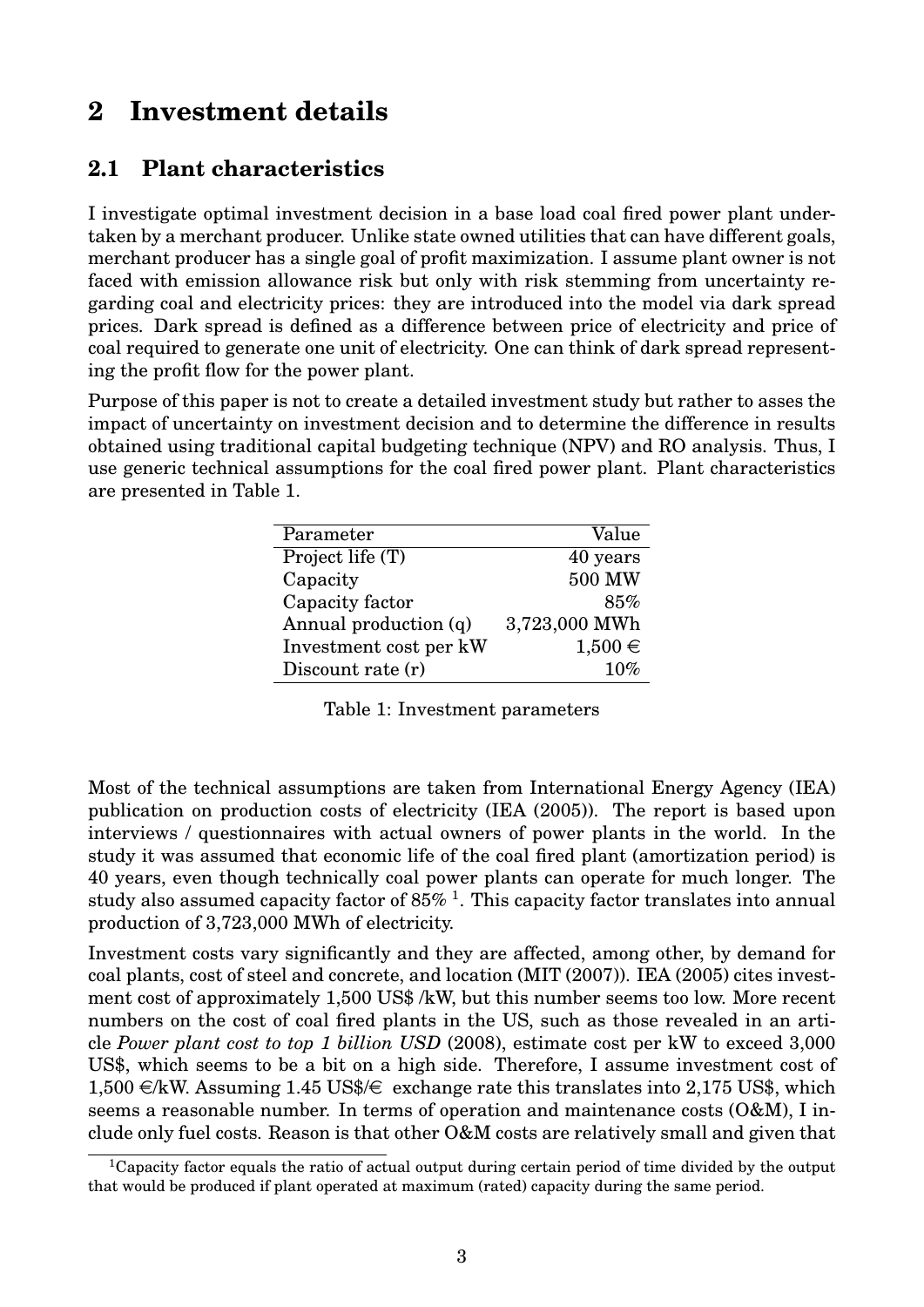they can be predicted with reasonable accuracy, they equally affect investment decision regardless of the approach used. Finally, for the discount rate I use 10%.

## **2.2 Price characteristics**

Coal prices used in the analysis are obtained from McCloskey Co., and are published weekly. Prices are given in  $\epsilon/GJ$ . In order to calculate how much coal is needed to produce 1 MWh of electricity I use the following assumptions. It takes 3.6 GJ of coal to produce 1 MWh of electricity. I assume energy efficiency of the coal fired power plant is 36%, thus total requirement for production of 1 MWh of electricity is 10 GJ of coal. I use daily electricity prices obtained from the European Energy Exchange (EEX) in Leipzig, Germany. Given that coal prices are on weekly basis, electricity prices are converted to weekly basis also: I do this by generating an arithmetic average of daily electricity prices. Both coal and electricity price series go from January 1, 2002 to November 13, 2009. Figure [1](#page-3-0) shows graphs of electricity and coal prices for the observed period, while plot of the dark spread prices is given in Figure [2.](#page-4-0) Summary statistics for electricity, coal and dark spread prices are shown in Table [2.](#page-4-1)

<span id="page-3-0"></span>

Figure 1: Weekly electricity and coal prices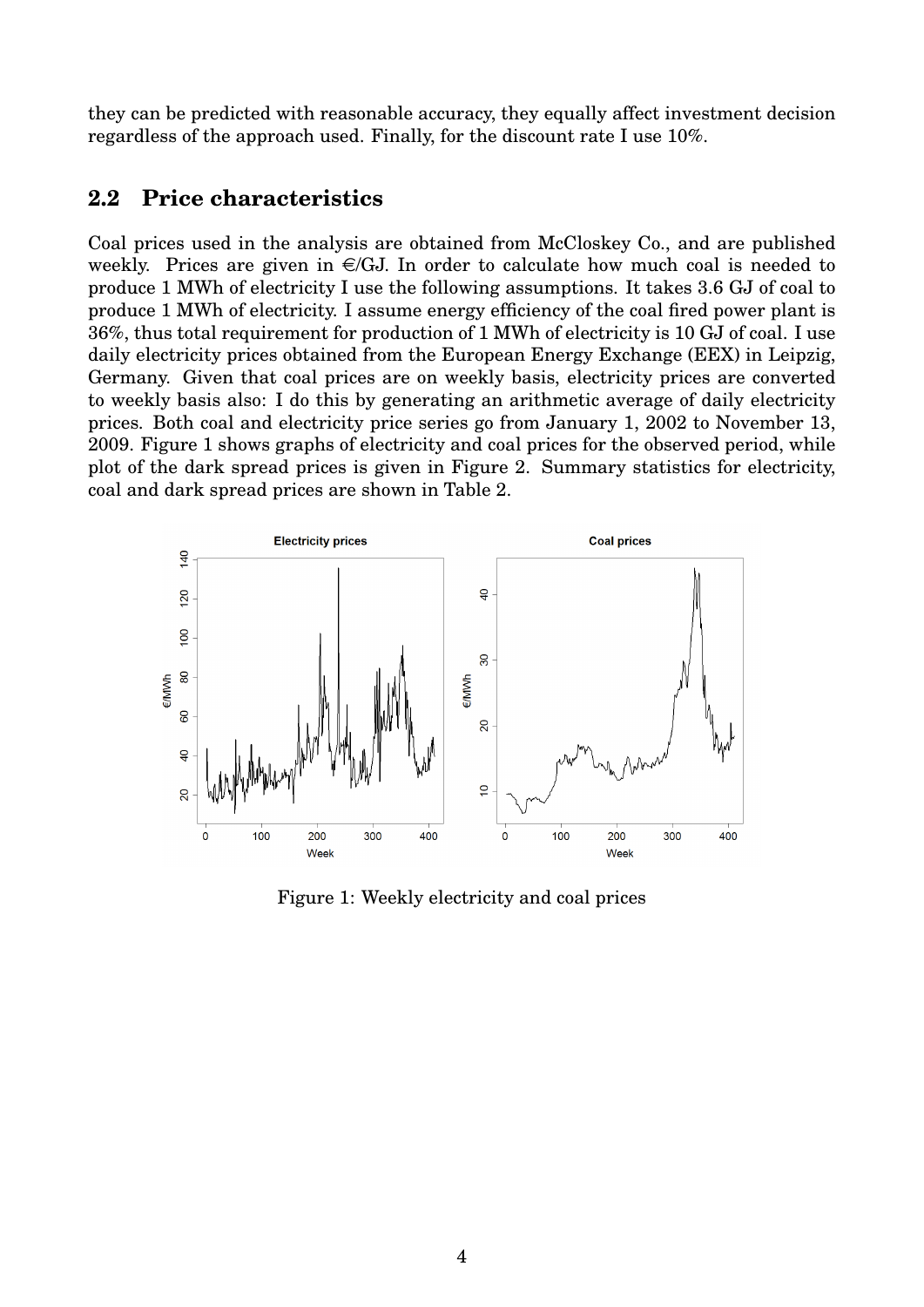<span id="page-4-0"></span>

Figure 2: Weekly dark spread prices

<span id="page-4-1"></span>

|                                                        |  |                          |      | min. median mean max. se. skew. kurtosis |
|--------------------------------------------------------|--|--------------------------|------|------------------------------------------|
| Electricity prices 10.70 35.52 40.07 135.69 17.51 1.34 |  |                          |      | 5.39                                     |
| Coal prices 6.60                                       |  | 14.40 16.05 44.10 7.27   | 1.72 | 6.23                                     |
| Dark spread 1.09                                       |  | 20.27 24.01 121.39 14.07 | 1.93 | 9.86                                     |

Table 2: Summary statistics for electricity, coal and dark spread prices

## **2.3 NPV calculations**

As a benchmark for investment analysis I calculate optimal investment threshold using NPV, an industry standard. Figure [3](#page-5-0) shows what are the most popular capital budgeting techniques among US companies. It is well known that NPV (and other discounted cash flow methods such as IRR, payback period) underestimates critical values at which one should invest because it assumes investments are reversible and it does not take into account the opportunity cost of immediate action (option value) nor does it take into account stochastic behavior of state variables. In other words, NPV does not account for uncertainty but rather assumes that investment is made in a perfectly certain environment, which was the case in monopolized but not today's liberalized electricity markets.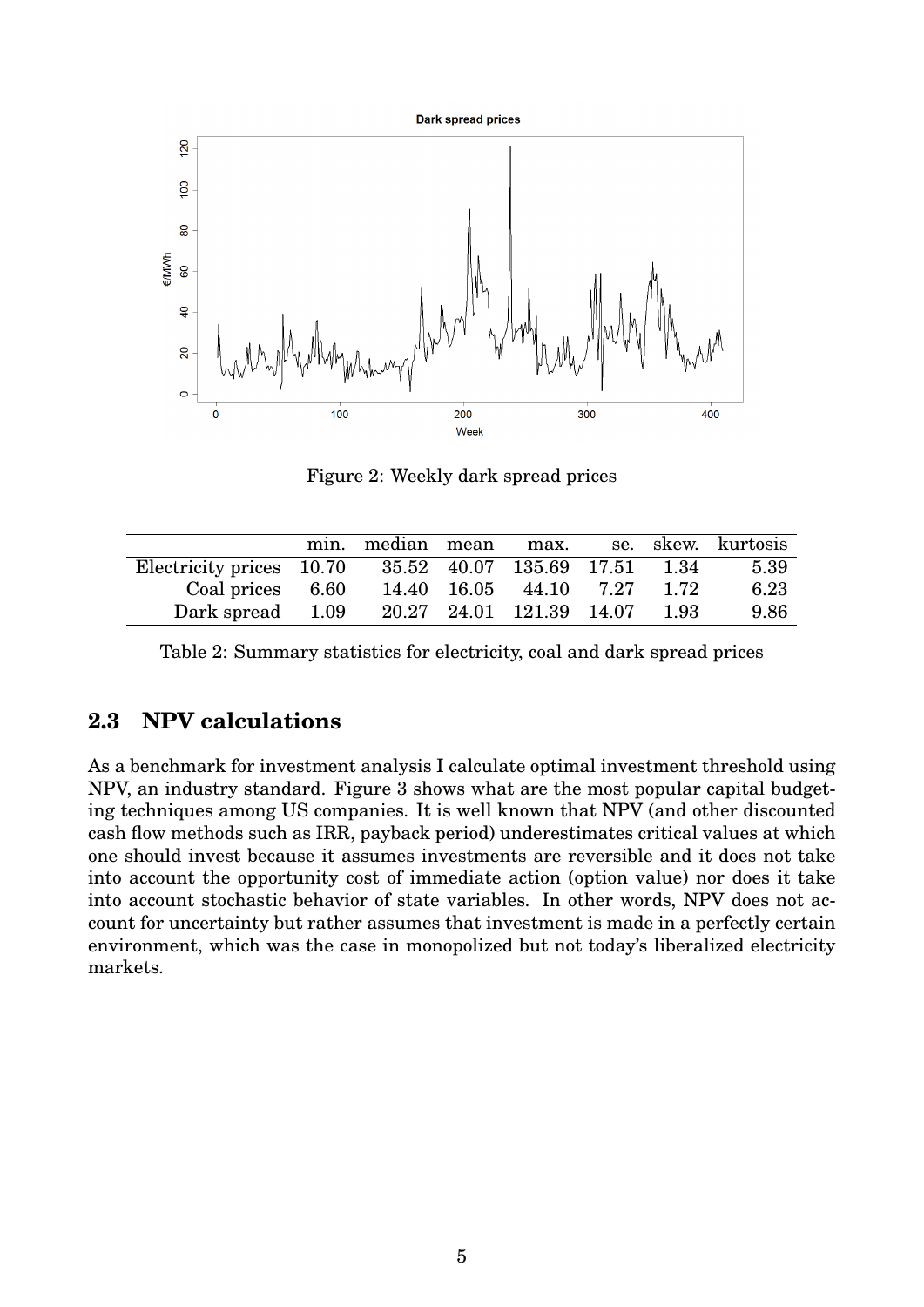<span id="page-5-0"></span>

Figure 3: Popularity of different capital budgeting techniques [\(Graham and Harvey](#page-35-5) [\(2001\)](#page-35-5))

Value of the project is obtained using the following expression:

$$
NPV = \sum_{t=1}^{40} \frac{E(p_t \cdot q_t)}{(1+r)^t} - I \tag{1}
$$

<span id="page-5-1"></span>Where  $p_t$  stands for dark spread price at year t,  $q_t$  is annual production in MWh and I is investment cost. According to the NPV calculations, it is optimal to invest in the coal power plant if one believes price will be on average  $20.6 \in \text{MWh}$  for each year during the life of the project. Figure [4](#page-5-1) shows values of NPV as a function of the underlying dark spread price.



Figure 4: NPV - project value as a function of dark spread price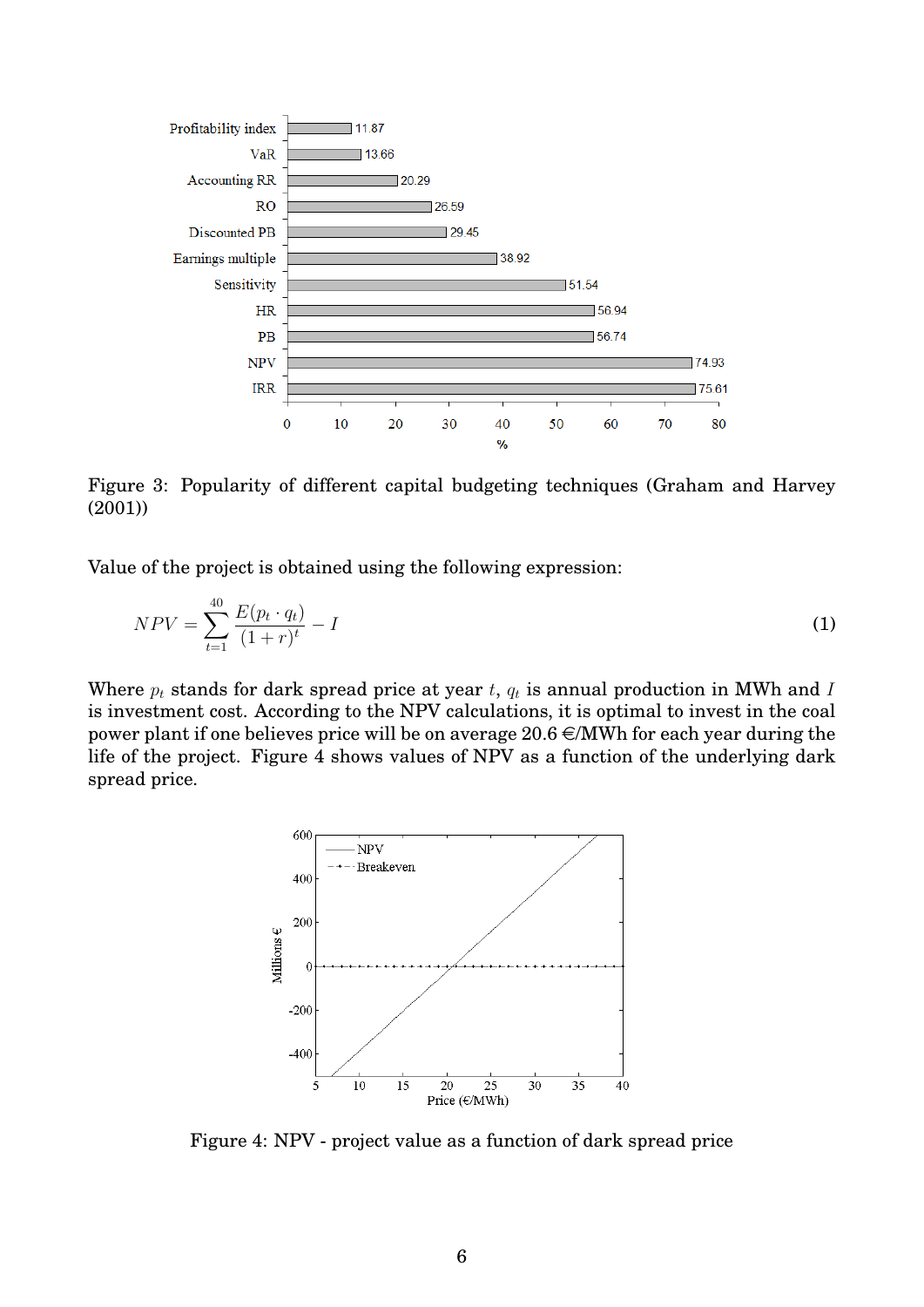# <span id="page-6-0"></span>**3 Real Options analysis**

Previous section highlighted some drawbacks common to all discounted cash flow methods. Most of all, NPV assumed constant price throughout the life of the project: a realistic scenario in regulated but not in liberalized markets. Furthermore, it implicitly assumed investment is reversible: if the investment turns out bad it could be somehow undone. RO analysis can deal with these issues. In this section I look for an appropriate stochastic process that can be used to describe the evolution of dark spread prices. Following, for each stochastic process I will calculate investment threshold using RO.

In performing real options calculations one can take two approaches: contingent claims (CC) or dynamic programming (DP). CC approach rests on the assumption that one can use no arbitrage principle to derive optimal investment policy. Benefit of using CC approach is ability to use risk free interest rate as a discount rate. DP approach on the other hand relies on Bellman equation to determine the optimal investment timing using arbitrary discount rate. Because electricity can not be stored, one can not use CC approach  $2$ . Thus in this paper I will use DP to solve for the optimal investment threshold.

### <span id="page-6-6"></span>**3.1 Arithmetic Brownian motion**

One of the most simple stochastic processes which is commonly used in finance is Brownian motion. Despite the fact that Brownian motion does not appear to be a good can-didate to model dark spread prices I evaluate it for the following reason<sup>[3](#page-6-2)</sup>. Brownian motion is extremely simple process that has analytical solution. If by any chance Brownian motion could give results comparable to the ones I obtain by using more realistic processes, than in some cases it would be reasonable to sacrifice accuracy for the sake of simplicity. Namely, Brownian motion could be used as a first approximation to valuing more complex options.

Given that dark spread prices can become negative, I use arithmetic version of Brownian motion (ABM) to describe their evolution. ABM process for dark spread prices (*p*) is given by the following expression:

<span id="page-6-3"></span>
$$
dp_t = a dt + \sigma dz_t \tag{2}
$$

Equation [2](#page-6-3) states that change in the value of dark spread  $(dp)$  consists of two parts: a constant drift  $a \in [-\infty, \infty]$  and stochastic component driven by constant volatility  $\sigma\in[0,\infty]$  and i.i.d. random variable, i.e.  $dz=\epsilon\sqrt{dt}$  where  $\epsilon\sim N(0,1)$  and  $Cov(\epsilon_t,\epsilon_s)=0$ for  $t \neq s$ . Expected value and variance of dark spread following ABM are given by the following two expressions:

<span id="page-6-4"></span>
$$
E[p_t] = p_0 + at \tag{3a}
$$

<span id="page-6-5"></span>
$$
Var[p_t] = \sigma^2 t \tag{3b}
$$

Equation [3a](#page-6-4) states that if dark spread follows ABM, its expected value will increase linearly at rate a as time passes. Also, Equation [3b](#page-6-5) states that variance of the ABM process increases with time as well.

<span id="page-6-1"></span><sup>&</sup>lt;sup>2</sup>One potential way around this problem is to use futures contracts which can actually be stored. Unfortunately futures contracts on EEX have maturity of only a few years, and they are not very liquid, which rules out this option as well.

<span id="page-6-2"></span><sup>&</sup>lt;sup>3</sup>Brownian motion is an unbounded process meaning variable can reach extremely high or low levels.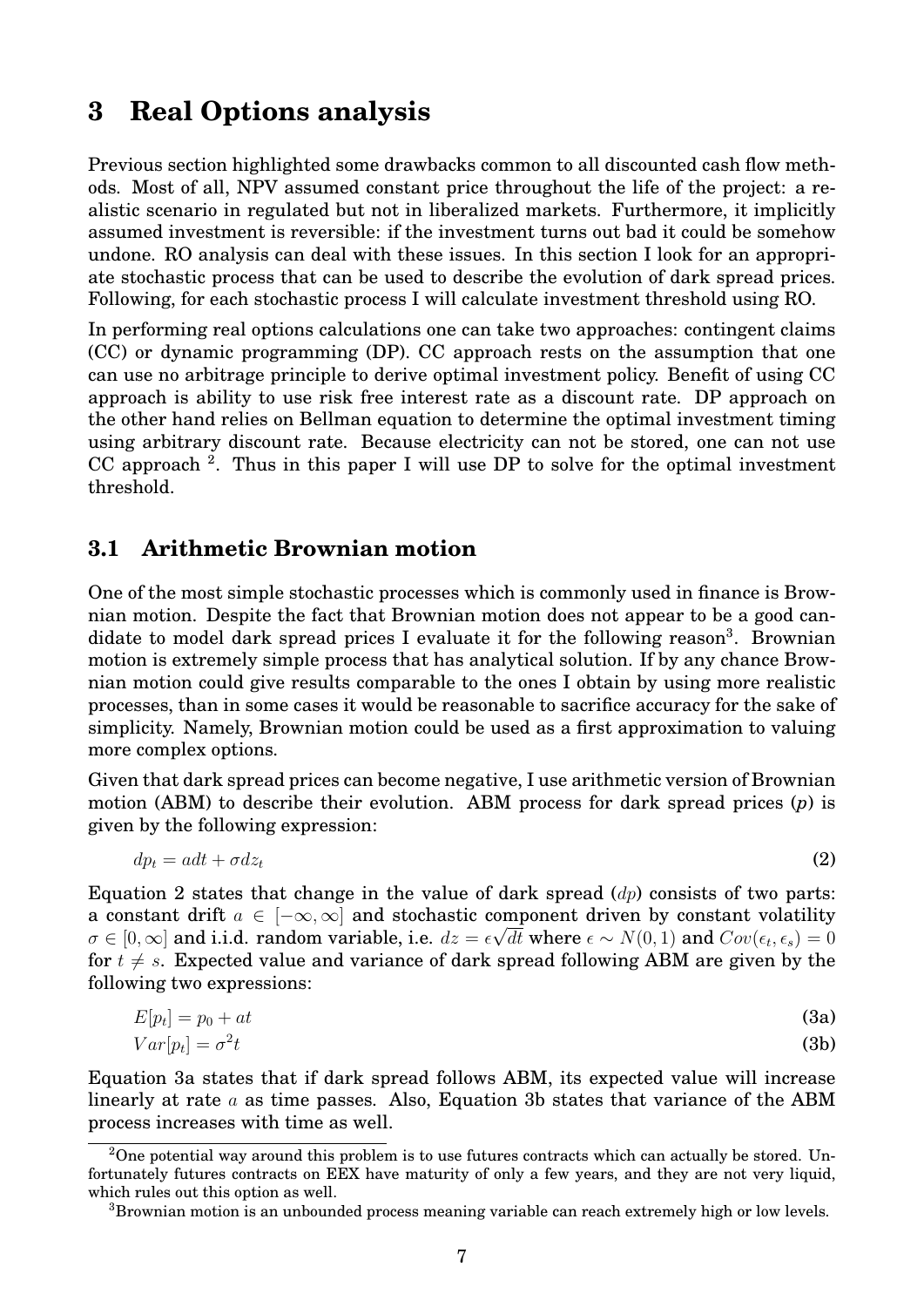#### **3.1.1 Parameter estimation**

Given a vector of observed dark spread prices p, I estimate parameters a and  $\sigma$  which I consider to be elements of parameter vector  $\theta$ . For this I use maximum likelihood (ML) approach. Given that variable following ABM is normally distributed, log likelihood  $(lnL)$  function is given as follows:

$$
ln L = (\theta | \mathbf{p}) = -(n-1) \cdot ln \sigma - \sum_{i=2}^{n} \left[ \frac{(p_i - p_{i-1} - a)^2}{2\sigma^2} \right]
$$
 (4)

<span id="page-7-0"></span>Values of estimated parameters are given in Table [3.](#page-7-0) Value of a drift parameter is positive and rather economically insignificant: when converted to annual values drift equals  $0.42 \in$  per annum. On the other hand, volatility is very high and on annual basis it equals 71.[4](#page-7-1)  $\in^4$ .

|                       | Weekly values |
|-----------------------|---------------|
| Drift $(a)$           | 0.0081        |
| Volatility $(\sigma)$ | 99            |

Table 3: Estimated weekly parameters for dark spread prices following ABM process

After estimating the parameters I determine how well does the process fit the real data. As a first measure of goodness of fit I run 10 000 simulations of ABM using estimated parameters. To simulate the ABM I use the expression in Equation [5.](#page-7-2) Given that I use weekly data to estimate the process and as I want to simulate weekly trajectories, for the value of  $\Delta t$  I put 1.

<span id="page-7-2"></span>
$$
p_t = p_0 + a\Delta t + \sigma \cdot \sqrt{\Delta t} \cdot N(0, 1)
$$
\n(5)

In performing the simulations I need to select initial dark spread price from where the simulations will start. As the initial point for simulation I take the value of the first observed dark spread price, i.e.  $17.84 \in \text{MWh}$ . Summary statistics for simulated dark spread prices together with statistics for observed dark spread prices are given in Table [4.](#page-7-3) Also, Figure [5](#page-8-0) gives a histogram of simulated and observed prices.

Comparing the statistics of simulated to observed prices it appears ABM does a relatively good job in capturing the mean and median of observed data. In regard to all other statistics (minimum, maximum, standard error, kurtosis and skewness) simulation of ABM yields values which are substantially different from observed data.

<span id="page-7-3"></span>

|                                                     |      | min. median mean max. |                               |  | se. skew. kurtosis |
|-----------------------------------------------------|------|-----------------------|-------------------------------|--|--------------------|
| Simulations -819.66 18.64 19.48 830.51 142.37 -0.01 |      |                       |                               |  | 4.03               |
| Observed prices                                     | 1.09 |                       | 20.27 24.01 121.39 14.07 1.93 |  | 9.86               |

Table 4: Summary statistics for observed and 10 000 simulated price trajectories for ABM process

<span id="page-7-1"></span><sup>4</sup>To obtain annual values of drift parameter I multiply weekly drift value by 52. To convert weekly  $\sim$  10 obtain annual values of drift parameter 1 multiply wee<br>volatility to annual volatility, I multiply it by  $\sqrt{52}$  [\(Hull](#page-36-7) [\(2005\)](#page-36-7)).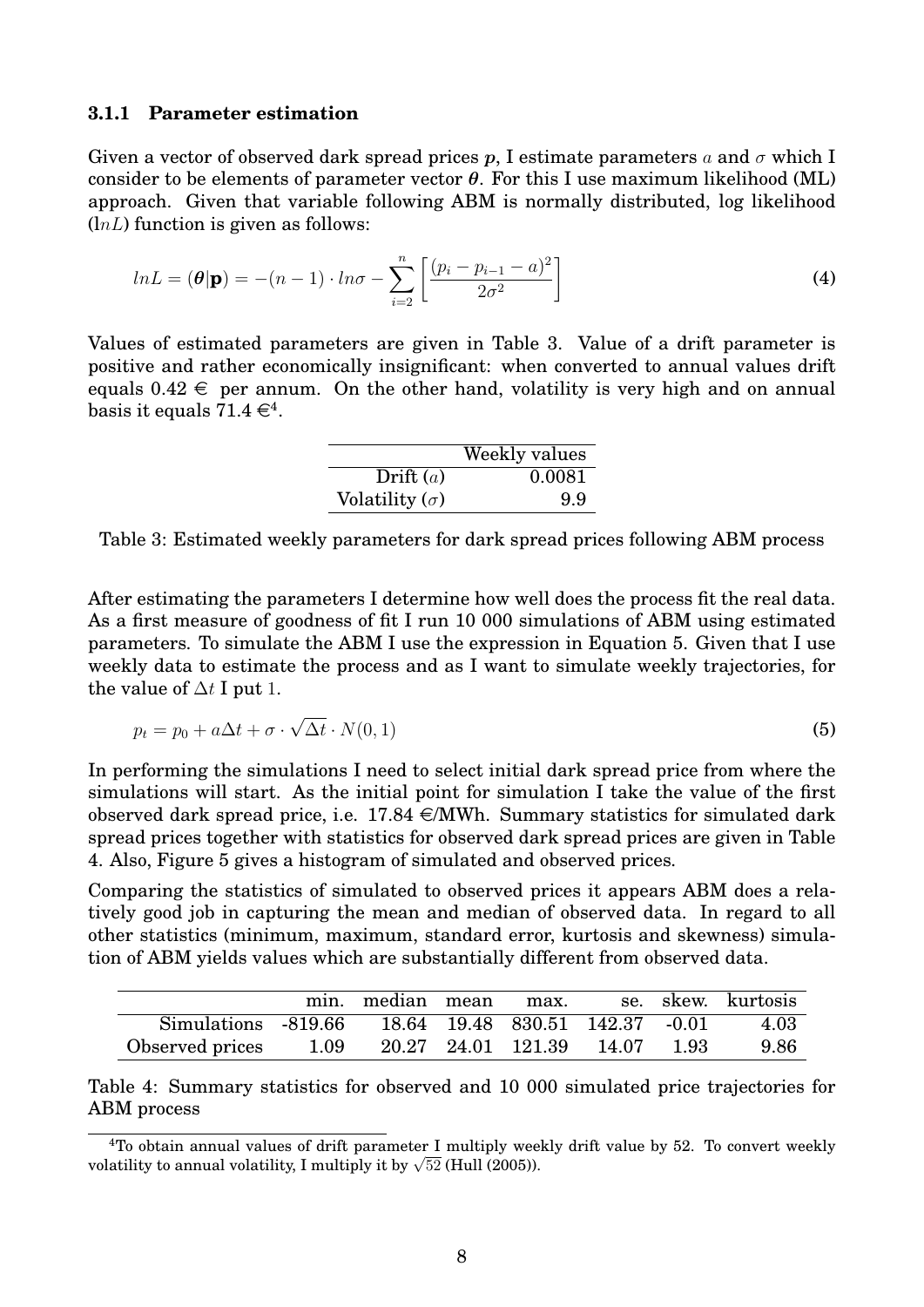<span id="page-8-0"></span>

Figure 5: Histogram of observed and simulated prices for ABM process

Nevertheless, performance of ABM is even worse than it looks at first glance. Reason why ABM captures relatively well the mean and the median of observed prices is due to the selection of starting value for simulation. Starting value was  $17.84 \in MWh$  which is relatively close to the mean of observed data  $(24.01 \in \text{MWh})$ . Because drift term in ABM is relatively small, one can expect that half of the time ABM will generate values grater than starting value, and other half of the time generated values will be lower than starting value. Thus, on average, mean of simulated prices should be around the value used to start the simulation (17.84  $\in$ /MWh), or a bit above it due to a positive drift. Therefore, if price at which the simulations are started is altered from  $17.84 \in \text{MWh}$  to 0  $\epsilon$ /MWh, values of descriptive statistics change and are given by Table [5.](#page-8-1) Now, it appears that ABM does not capture any of the distributional properties of observed prices.

<span id="page-8-1"></span>

|                                                        |      | min. median mean max. |                               |  | se. skew. kurtosis |
|--------------------------------------------------------|------|-----------------------|-------------------------------|--|--------------------|
| Simulations -837.50  0.81  1.64  812.67  142.37  -0.01 |      |                       |                               |  | 4.03               |
| Observed prices                                        | 1.09 |                       | 20.27 24.01 121.39 14.07 1.93 |  | 9.86               |

Table 5: Summary statistics for observed and 10 000 simulated price trajectories for ABM process

Performing MC simulations shows ABM is not capable of matching distributional properties of dark spread prices. Furthermore, performance of ABM is greatly influenced by the starting value used for simulations. As an illustration, Figure [6](#page-9-0) shows 4 random price realizations of ABM.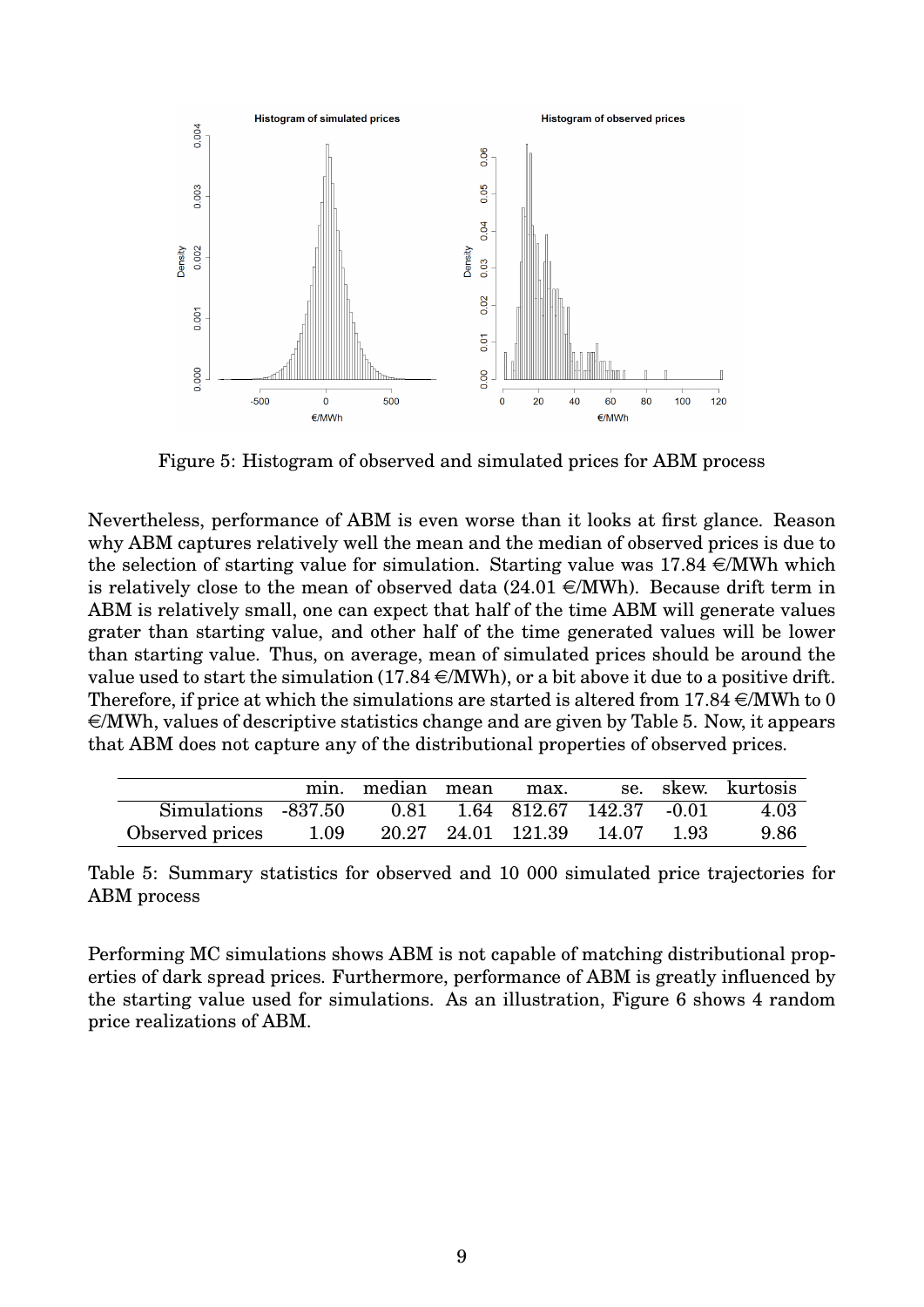<span id="page-9-0"></span>

Figure 6: Simulated trajectories of arithmetic Brownian motion

<span id="page-9-1"></span>As a further measure of goodness of fit I use in sample RMSE: I calculate RMSE for each of 10 000 sample paths. Table [6](#page-9-1) reports mean value of RMSE together with the standard error of the estimate.

| mean              | Se. |
|-------------------|-----|
| RMSE 126.07 67.68 |     |

Table 6: RMSE for in sample forecasts for ABM process

#### **3.1.2 Optimal investment threshold**

Because I have assumed no options once the power plant is in operation, value of the project is a simple expected value of discounted future profits given by the following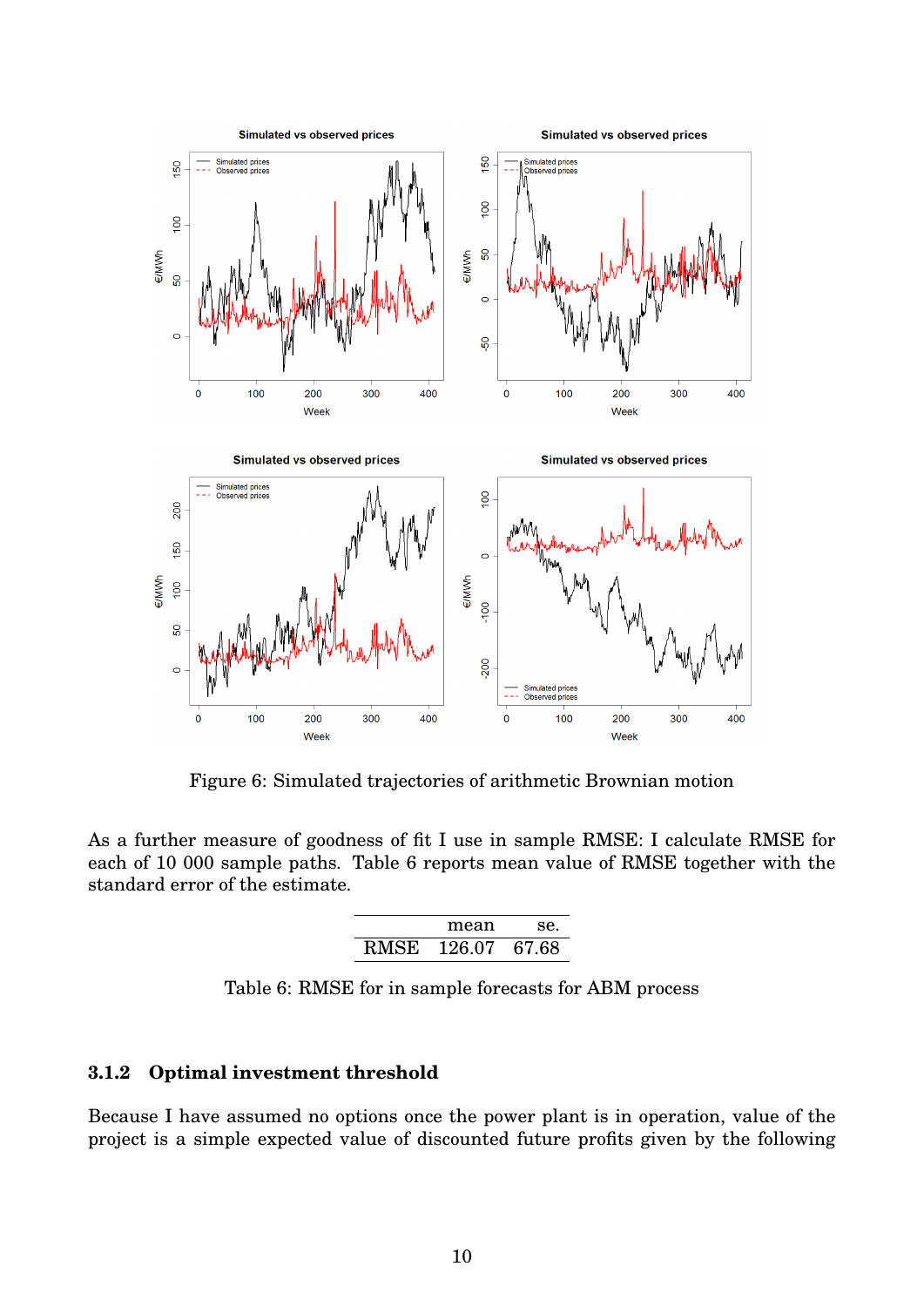expression (where parameters have the same meaning as in Table [1\)](#page-2-1):

$$
V(p) = \int_0^T qE(p_t)e^{-rt}dt = q\int_0^T (at+p)e^{-rt}dt
$$
\n(6a)

$$
V(p) = \frac{q(a+pr - e^{-rT}(a+pr + arT))}{r^2}
$$
 (6b)

Following [Dixit and Pindyck](#page-35-6) [\(1994\)](#page-35-6), value of the option to invest  $(f)$  is given by:

$$
E[df] = rfdt \tag{7a}
$$

<span id="page-10-0"></span>
$$
\frac{1}{2}f_{pp}\sigma^2 + af_p - rf = 0
$$
\n(7b)

Equation [7b](#page-10-0) is an ordinary differential equation which has the following general solution:

<span id="page-10-1"></span>
$$
f(p) = Ae^{\beta_1 p} + Be^{\beta_2 p} \tag{8}
$$

Where A and B are constants of integration and  $\beta$  is given by:

$$
\beta_1 = -\frac{a}{\sigma^2} + \frac{\sqrt{a^2 + 2r\sigma^2}}{\sigma^2} > 0
$$
\n(9)

$$
\beta_2 = -\frac{a}{\sigma^2} - \frac{\sqrt{a^2 + 2r\sigma^2}}{\sigma^2} < 0 \tag{10}
$$

Because  $\beta_2$  is negative, second part of Equation [8](#page-10-1) ( $Be^{\beta_2 p}$ ) implies that value of the option to invest decreases as value of dark spread increases. Intuition tells us this is incorrect and that value of the option to invest should increase with the increase in the value of underlying variable as we are more likely to make the investment: option to invest should be worth more the higher the value of dark spread. Thus, I can eliminate the second part of Equation [8](#page-10-1) from general solution by setting  $B = 0$ . Therefore, solution to option value given in Equation [7b](#page-10-0) is given by Equation [11.](#page-10-2)

<span id="page-10-2"></span>
$$
f(p) = Ae^{\beta_1 p} \tag{11}
$$

To find optimal investment threshold and to determine the value of constant A, I use value matching and smooth pasting conditions [\(Dixit](#page-35-7) [\(1993\)](#page-35-7), [Dixit and Pindyck](#page-35-6) [\(1994\)](#page-35-6)):

$$
f(p) = V(p) - I \tag{12a}
$$

<span id="page-10-3"></span>
$$
f_p = V_p \tag{12b}
$$

From smooth pasting condition I find the value of constant A:

$$
A = \frac{qe^{-\beta_1 p}(1 - e^{-rT})}{r\beta_1} \tag{13}
$$

By inserting the expression for A and  $V(p)$  into value matching condition in Equation [12a](#page-10-3) and solving for  $p$ , I obtain that price at which it becomes optimal to invest equals:

$$
p = \frac{q(\beta_1 a - \beta_1 a e^{-rT} - \beta_1 a e^{-rT} Tr - r + r e^{-rT}) - r^2 \beta_1 I}{r q (e^{-rT} - 1)\beta_1}
$$
\n(14)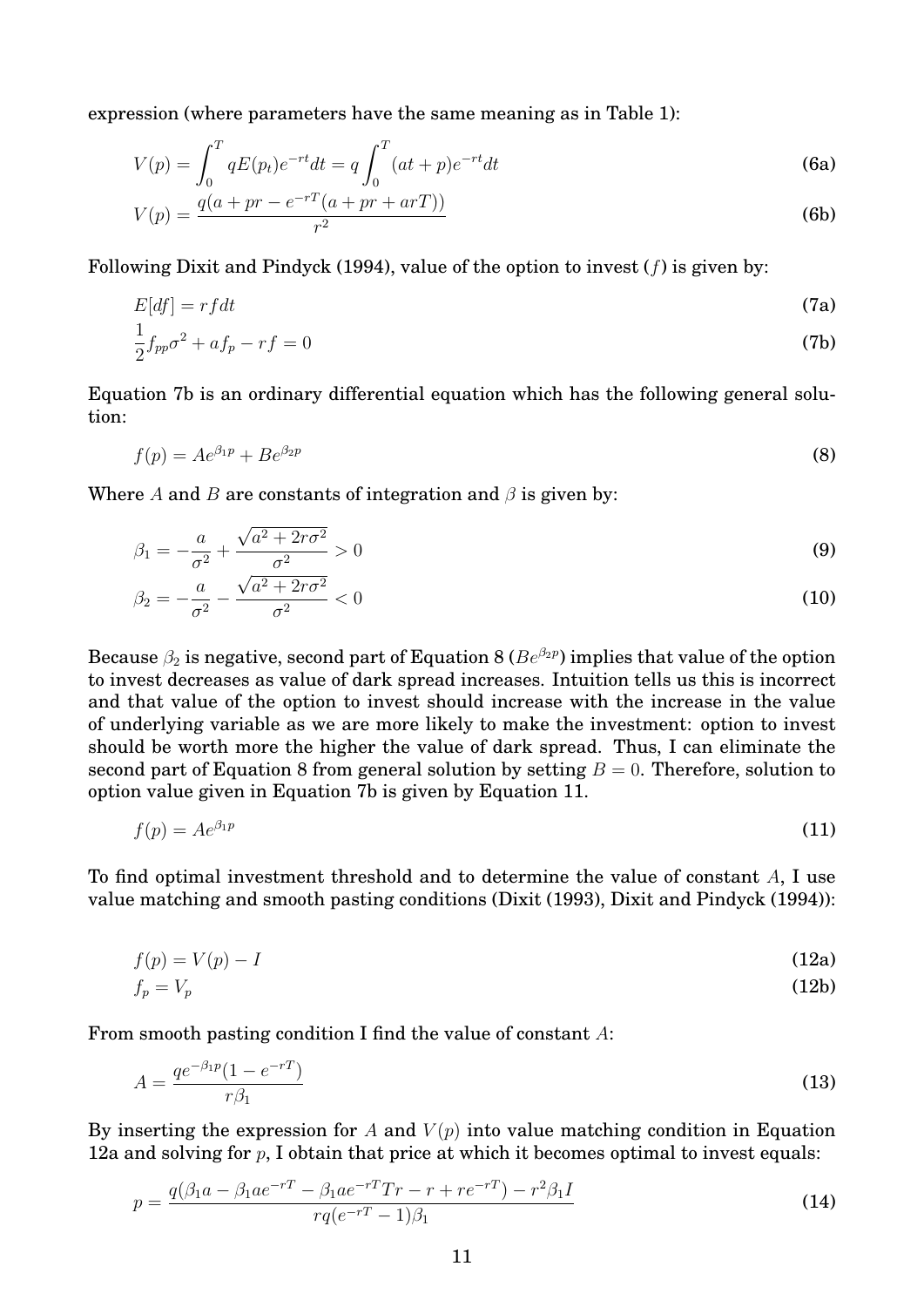With the given parameters it becomes optimal to invest when dark spread price reaches  $178.3 \in \text{MWh}$ . Critical price is extremely high and it has never been recorded in observed data. Thus, if one assumes ABM, it is very unlikely a coal power plant would be built. This is evidence showing that use of ABM in valuing investment in electricity generation cannot serve as a proxy to a more realistic mean reverting processes. Plot of the threshold price is given in Figure [7.](#page-11-0)

<span id="page-11-0"></span>

Figure 7: Optimal exercise price

<span id="page-11-1"></span>Major culprit for such a high investment threshold is extremely large volatility of dark spread. Figure [8](#page-11-1) shows dependence of investment threshold price on the standard error of the dark spread. As it can be seen from Figure [8,](#page-11-1) for lower values of standard error of dark spread, investment threshold is also lower.



Figure 8: Threshold price as a function of standard error of dark spread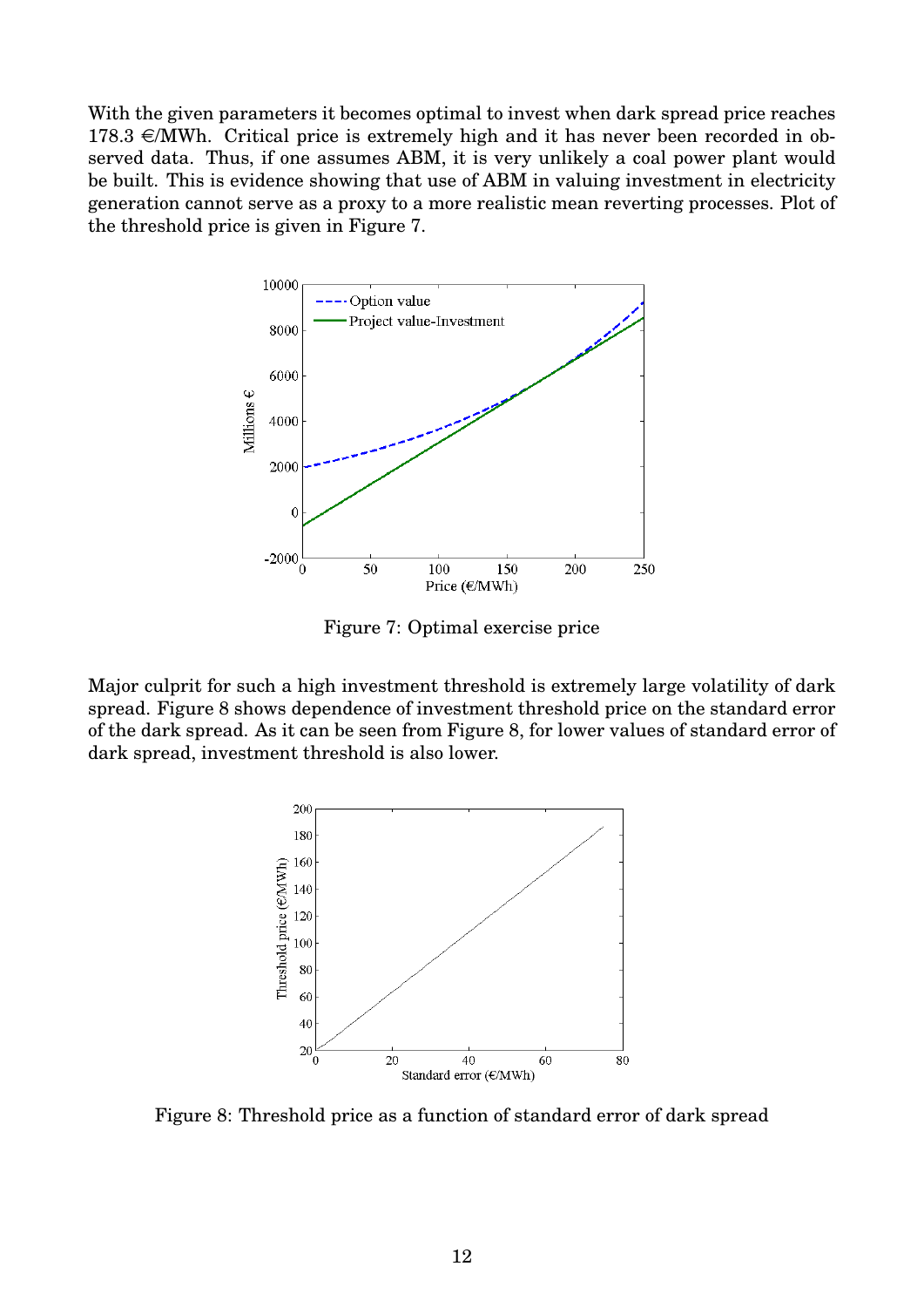#### **3.2 Ornstein Uhlenbeck process**

In Section [3.1](#page-6-6) it is shown that ABM cannot properly describe the behavior of dark spread prices. Economic logic suggests mean reverting processes seem best suited to model development of dark spread. Basic idea behind mean reverting process is that prices cannot stay away from some long run level for too long: soon after moving away, prices are pulled back to their long run level.

First mean reverting process I analyze is Ornstein Uhlenbeck (OU) process. The process is defined by the following stochastic differential equation:

<span id="page-12-0"></span>
$$
dp_t = k[\mu - p_t]dt + \sigma dz_t \tag{15}
$$

In Equation [15,](#page-12-0)  $\mu$  represents average, long run price level: it can be thought of as a price level corresponding to average cost of production. k stands for speed of reversion i.e. how quickly prices are pulled back when they move away from their long run level.  $\sigma$  is volatility of price change, and  $p_t$  and  $dz_t$  represent price level and an increment of Wiener process.

#### **3.2.1 Parameter estimation**

To get the explicit solution to Equation [15](#page-12-0) I define a new function  $f(p, t) = pe^{kt}$  [\(Iacus](#page-36-8) [\(2008\)](#page-36-8)). Applying Ito lemma to it I get:  $f_t=pke^{kt},$   $f_p=e^{kt}$  and  $f_{pp}=0.$  Furthermore:

<span id="page-12-1"></span>
$$
df = f_t dt + f_p dp \tag{16a}
$$

$$
df = pke^{kt}dt + e^{kt}dp
$$
 (16b)

Inserting expression for  $dp$  from Equation [15](#page-12-0) into Equation [16b](#page-12-1) and integrating I get the expression for dark spread following OU process:

$$
p_t = p_0 e^{-kt} + \mu (1 - e^{-kt}) + \sigma \int_0^t e^{k(s-t)} dz_s
$$
\n(17)

Thus, mean and variance of OU process are given by the following expressions:

$$
E[p_t] = p_0 e^{-kt} + \mu (1 - e^{-kt})
$$
\n(18a)

<span id="page-12-2"></span>
$$
V[p_t] = \frac{\sigma^2}{2k} \left( 1 - e^{-2kt} \right) \tag{18b}
$$

To estimate the values of parameters I use maximum likelihood approach where log likelihood  $(lnL)$  function is given by:

$$
ln L(\theta|\mathbf{p}) = -(n-1) \cdot ln\zeta - \sum_{i=2}^{n} \left[ \frac{(p_t - (p_{t-1}e^{-k} + \mu(1 - e^{-k})))^2}{2\zeta^2} \right]
$$
(19)

Where I use  $\zeta$  to denote standard error of dark spread prices, i.e.

$$
\zeta = \sqrt{Var[p_t]} = \sigma \sqrt{\frac{1 - e^{-2kt}}{2k}}
$$

The values of estimated parameters are given in Table [7.](#page-13-0)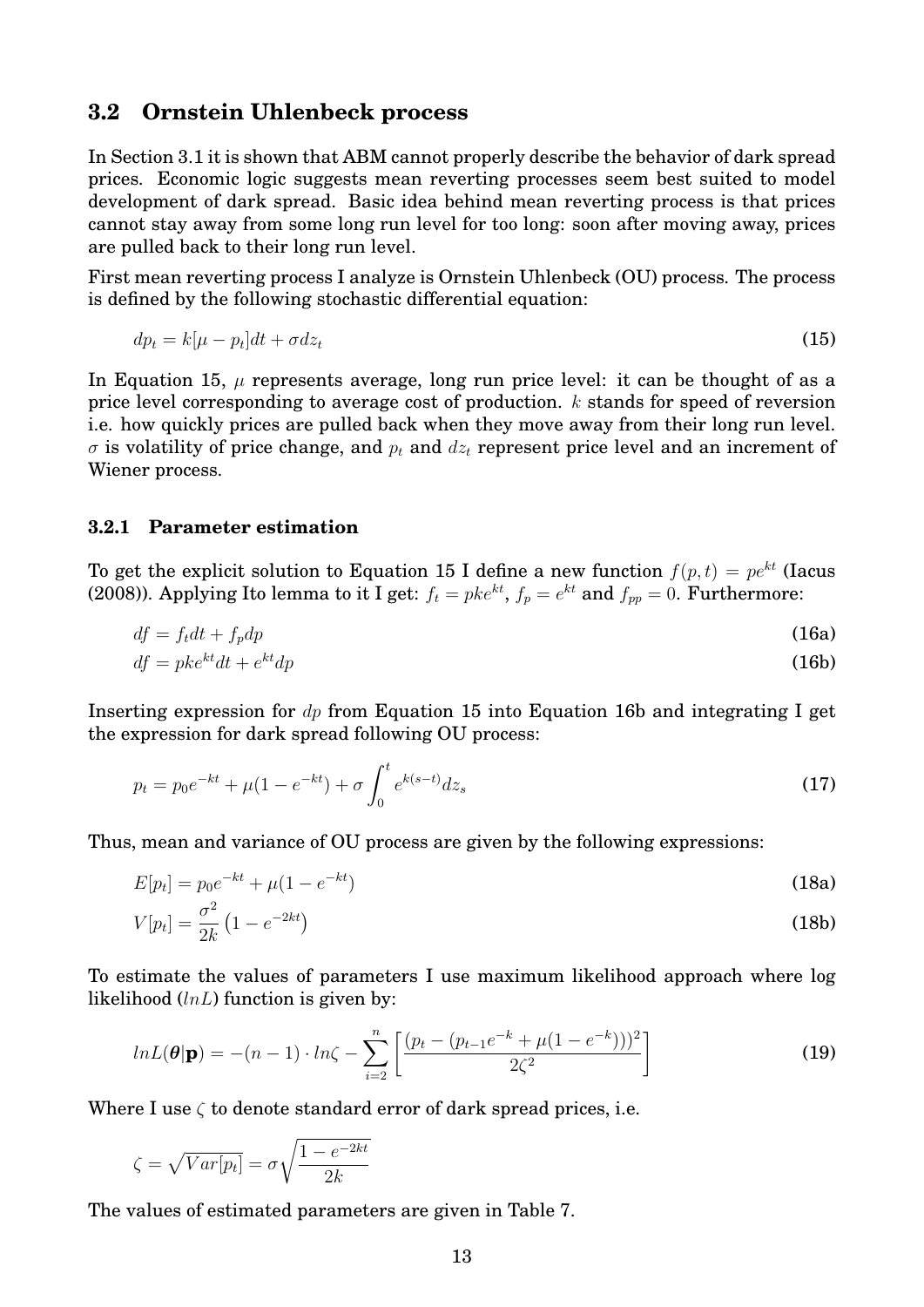|                          | Weekly values |
|--------------------------|---------------|
| Mean reversion $(k)$     | 0.28          |
| Long run price $(\mu)$   | 24.05         |
| Volatility $(\sigma)$    | 10.62         |
| Standard error $(\zeta)$ | 9.27          |

<span id="page-13-0"></span>Table 7: Estimated weekly parameters for dark spread prices following OU process

To determine how well OU process fits the data I first simulate 10 000 trajectories using the following discretization:

$$
p_t = p_0 e^{-k\Delta t} + \mu (1 - e^{-k\Delta t}) + \sigma \sqrt{\frac{1 - e^{-2k\Delta t}}{2k}} \cdot N(0, 1)
$$
\n(20)

Values of estimated parameters for simulated and observed dark spread prices are given in Table [8](#page-13-1) while corresponding histograms are given in Figure [9.](#page-13-2) Table [8](#page-13-1) shows that first and second moment of simulated prices are very close to values in observed prices. Due to the fact that OU process admits negative values which are not present in observed prices, simulated and observed prices differ in terms of skewness. Observed prices exhibit positive skew which is evident in histogram of prices shown in Figure [9.](#page-13-2) Furthermore, OU process is not able to generate such high kurtosis as the one present in observed data.

<span id="page-13-1"></span>

|                                                    |  |  |  | min. median mean max. se. skew. kurtosis |
|----------------------------------------------------|--|--|--|------------------------------------------|
| Simulations -44.40 23.95 23.99 102.42 14.05 0.01   |  |  |  | 3.01                                     |
| Observed prices 1.09 20.27 24.01 121.39 14.07 1.93 |  |  |  | 9.86                                     |

Table 8: Summary statistics for observed and 10 000 simulated price trajectories for OU process

<span id="page-13-2"></span>

Figure 9: Histogram of observed and simulated prices for OU process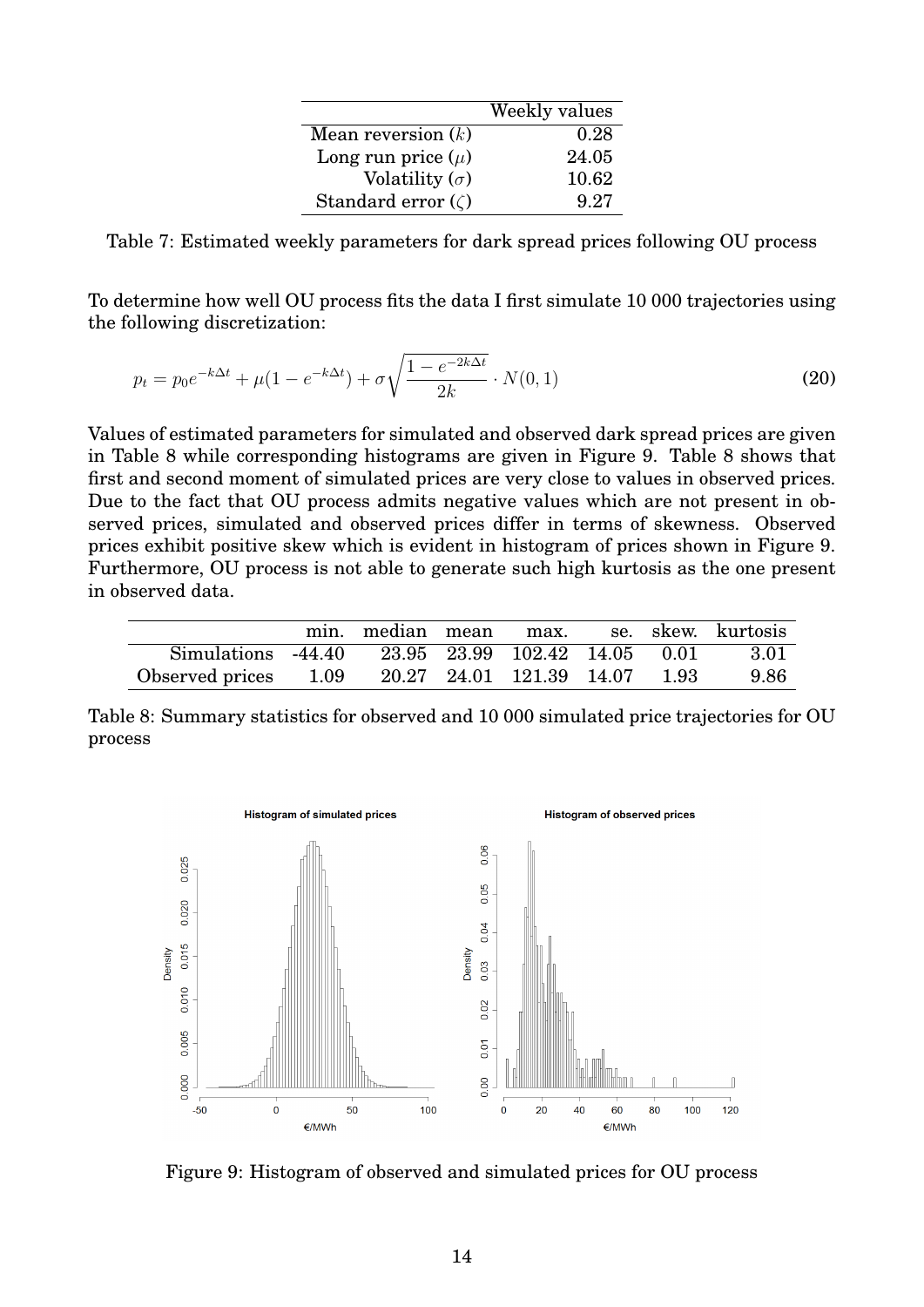<span id="page-14-0"></span>A sample trajectory of OU process is given in Figure [10.](#page-14-0) Taking into consideration summary statistics from Table [8](#page-13-1) and comparing them with those for ABM, it is apparent that OU process is much better in describing evolution of dark spread prices.



Observed and simulated trajectory of OU process

Figure 10: A sample path of dark spread following OU process

<span id="page-14-1"></span>For a second test of goodness of fit I compute RMSE which is given in Table [9.](#page-14-1) Comparing it to the ABM, both mean and standard error are significantly improved.

|      | mean  | Se.  |
|------|-------|------|
| RMSE | 19.82 | 1.22 |

Table 9: RMSE for in sample forecasts for OU process

#### **3.2.2 Optimal investment threshold**

Value of the project where dark spread follows OU process can be calculated analytically and is given by:

$$
V(p) = \int_0^T qE(p_t)e^{-rt}dt
$$
\n(21a)

$$
V(p) = q \left[ \frac{p_0(1 - e^{-(k+r)T})}{k+r} + \frac{m(1 - e^{-rT})}{r} + \frac{m(e^{-(k+r)T} - 1)}{k+r} \right]
$$
(21b)

Where I use a definition of  $E(p_t)$  from Equation [18a.](#page-12-2) Value of the option to invest is given by:

<span id="page-14-2"></span>
$$
\frac{1}{2}p_{pp}\sigma^2 + f_p k(m-p) - rf = 0
$$
\n(22)

Unfortunately, Equation [22](#page-14-2) does not have an analytical solution, therefore, I have to resort to numerical procedures and implicit finite difference scheme (details are given in the Appendix).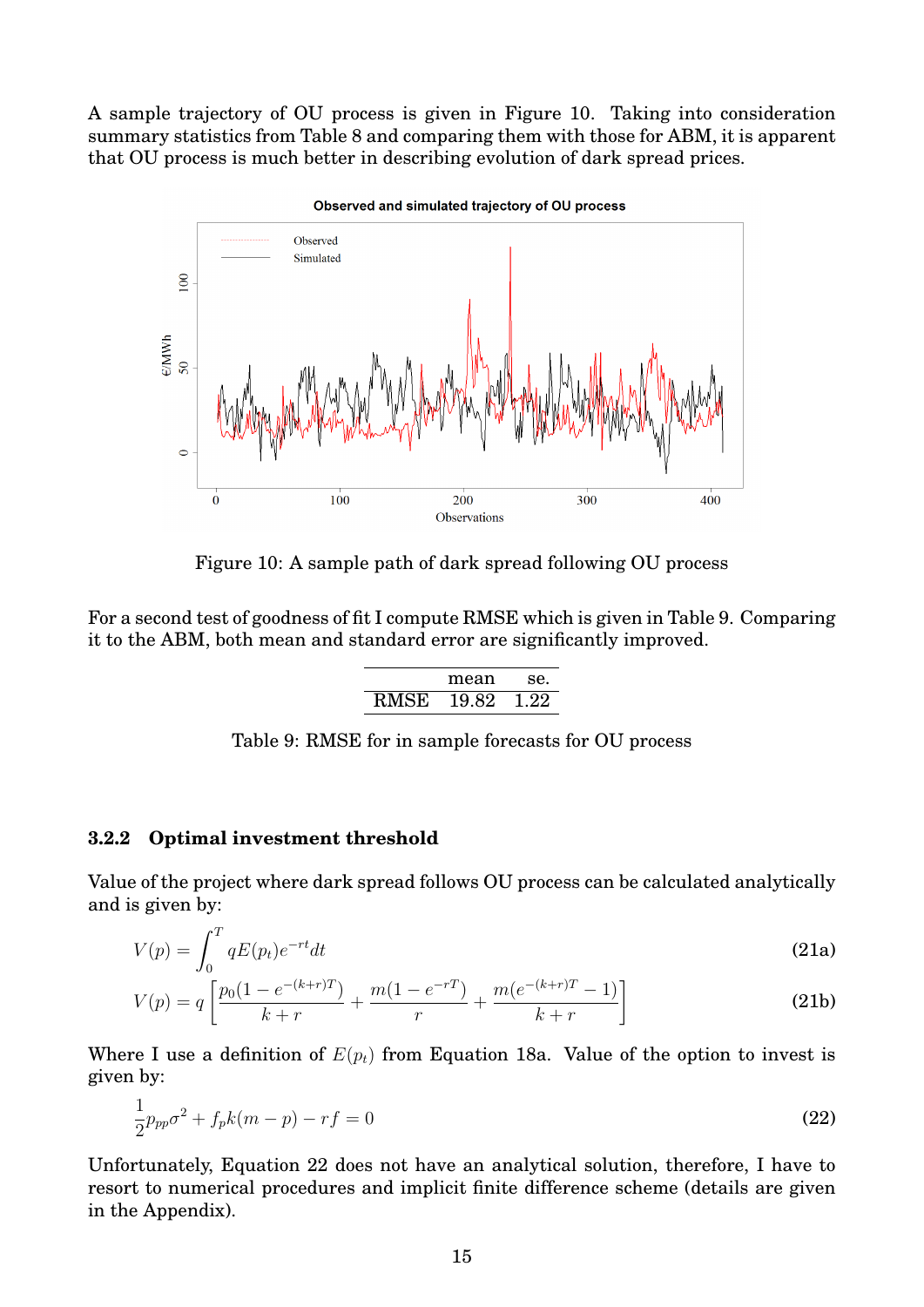<span id="page-15-0"></span>For the parameters shown in Table [1](#page-2-1) and estimated parameters for OU process, and using price increment of  $dp = 0.2$  with  $p_{min} = -70$  and  $p_{max} = 200$  and time increment of  $dt = 1/8760$  I obtain that optimal exercise price is 39  $\epsilon/MWh$ . Plot of the exercise boundary as a function of time to maturity is given in Figure [11.](#page-15-0)



Figure 11: Exercise boundary for Orstein Uhlenbeck process as a function of option life

Threshold price obtained under OU is about twice as large as the one obtained under NPV analysis. This higher threshold is a consequence of stochastic behavior of dark spread price and irreversible nature of investment: factors that traditional capital budgeting analysis does not take into account. Nevertheless, threshold price is significantly lower than the one obtained when one assumes ABM for the evolution of dark spread prices. This is because project whose state variable follows OU process as opposed to ABM is less risky: price always reverts back to long run average.

#### **3.3 Cox Ross Ingersoll model**

[Cox et al.](#page-35-8) [\(1985\)](#page-35-8) introduced a model to describe the evolution of interest rates which can also be used to model dark spread prices (hence forth referred to as CIR process). Stochastic differential equation governing the process is given by the following expression:

$$
dp_t = k(m - p_t)dt + \sigma \sqrt{p}dz_t
$$
\n(23)

Main difference between CIR and OU process is in the volatility of the process which depends on the square root of price: this feature makes it very interesting for modeling dark spread prices as it implies non constant volatility. Another difference between the two processes is in the distribution of prices. Unlike OU process where prices are normally distributed, [Cox et al.](#page-35-8) [\(1985\)](#page-35-8) show that probability density function of the value of dark spread at time t, given the initial value at  $t_0$  is given by the following expression:

$$
f(p_t|p_{t0}) = ce^{-u-v} \left(\frac{v}{u}\right)^{q/2} I_q(2(uv)^{1/2})
$$
\n(24)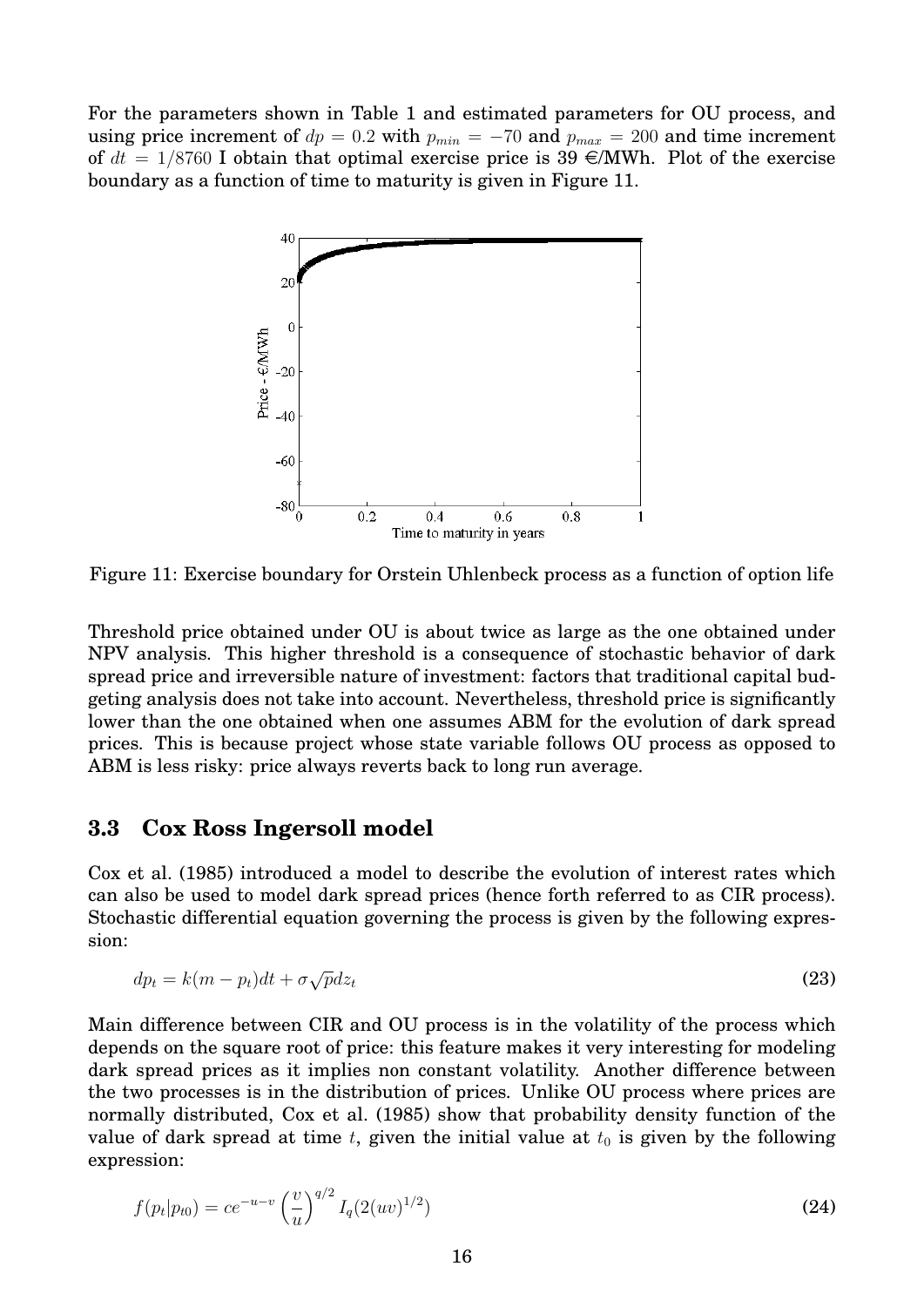Where:

$$
c = \frac{2k}{\sigma^2 (1 - e^{-k(t - t0)})}
$$
(25a)

$$
u = cr_{t0}e^{-k(t-t0)} \tag{25b}
$$

$$
v = cr_t \tag{25c}
$$

$$
q = \frac{2\kappa\sigma}{\sigma^2} - 1\tag{25d}
$$

#### $I<sub>q</sub>$  modified Bessel function of the first kind of order q (25e)

Expected value and variance of variable  $p$  following CIR process are given by the following two equations.

$$
E[p_t] = p_0 e^{-kt} + \mu (1 - e^{-kt})
$$
\n(26a)

$$
Var(p_t) = p_{t-1} \frac{\sigma^2}{k} (e^{-kt} - e^{-2kt}) + \mu \frac{\sigma^2}{2k} (1 - e^{-kt})^2
$$
\n(26b)

Looking at the above equations, we see that expected value of CIR process is the same as in the case of OU process while standard error of the process is non constant and depends upon the square root of  $p$ . A useful property is that a variable following CIR process cannot become negative. More formally, if  $2km/\sigma^2 > 1$  the process never reaches zeros; if  $0 < 2km/\sigma^2 < 1$ , zero serves as a reflecting barrier; and if  $2km = 0$  zero is an absorbing barrier and it is reached surely in finite time [\(Overbeck and Ryden](#page-36-9) [\(1997\)](#page-36-9)).

#### **3.3.1 Parameter estimation**

To estimate the parameters I use ML approach. Log likelihood function is given by:

$$
lnL(\theta|\mathbf{p}) = (n-1)lnc + \sum_{i=2}^{n} \left\{-u - v + 0.5qln\left(\frac{v}{u}\right) + ln\{I_q(2\sqrt{uv})\}\right\}
$$
(27)

Using the above log likelihood function I estimate the following parameters:

|                        | Weekly values |
|------------------------|---------------|
| Mean reversion $(k)$   | 0.29          |
| Long run price $(\mu)$ | 24.05         |
| Volatility $(\sigma)$  | 1.94          |

Table 10: Estimated weekly parameters for dark spread prices following CIR process

In order to test the goodness of fit of the model I simulate the price trajectories using estimated parameters. To simulate the trajectories it is not possible to use Euler discretization such as in the case of ABM or OU processes because of possibility of obtaining negative values for  $p$ . Formally, the following expression will not guarantee positive values of  $p$ , in which case value under the square root will be undefined:

$$
p_{t+1} = p_t + k(m - p_t)dt + \sigma \sqrt{p_t} dz_{t+1}
$$
\n(28)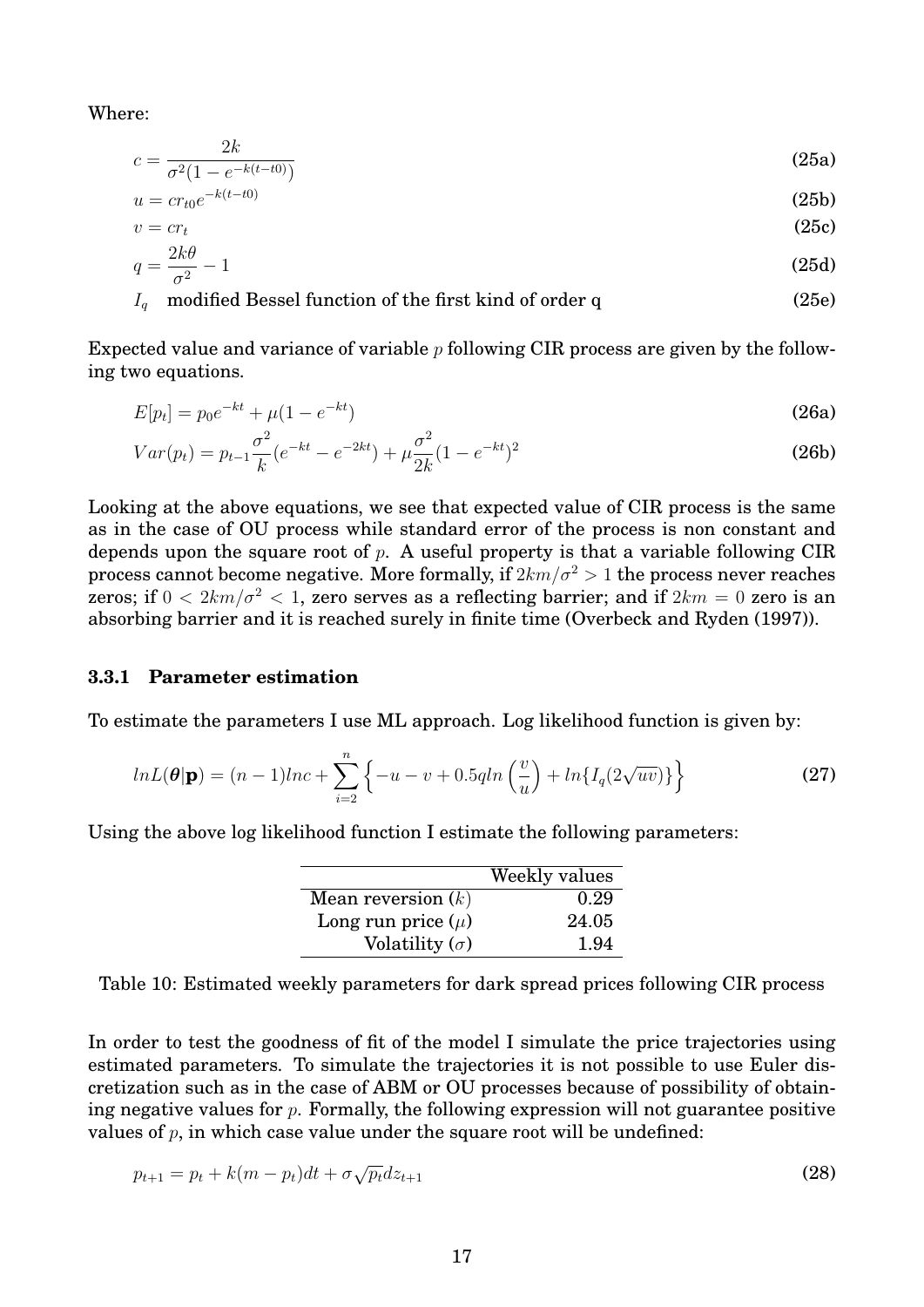Nevertheless, the transition density for  $p_t$  is known [\(Glasserman](#page-35-9) [\(2003\)](#page-35-9)) and it can be used to simulate the price trajectories following CIR process. The transition density is given by the following expression:

<span id="page-17-0"></span>
$$
p_t = \frac{\sigma^2 (1 - e^{-k(t-s)})}{4k} \chi_d^2 \left( \frac{4k e^{-k(t-s)}}{\sigma^2 (1 - e^{-k(t-s)})} p_s \right) \quad t > s \tag{29}
$$

Where

$$
d = \frac{4mk}{\sigma^2} \tag{30}
$$

Equation [29](#page-17-0) says that given  $p_s,\,p_t$  is distributed as  $\sigma^2(1-e^{-k(t-s)})/4k$  times a non central chi square random variable with d degrees of freedom and non centrality parameter  $\lambda$ given by:

$$
\lambda = \frac{4ke^{-k(t-s)}}{\sigma^2(1 - e^{-k(t-s)})} p_s \tag{31}
$$

Using Equation [29](#page-17-0) I run 10 000 simulations and obtain the summary statistics which I report in Table [11.](#page-17-1)

<span id="page-17-1"></span>

|                                                    |  |  |  | min. median mean max. se. skew. kurtosis |
|----------------------------------------------------|--|--|--|------------------------------------------|
| Simulations 0.15 21.85 24.01 153.73 12.52 1.05     |  |  |  | 4.69                                     |
| Observed prices 1.09 20.27 24.01 121.39 14.07 1.93 |  |  |  | 9.86                                     |

Table 11: Summary statistics for observed and simulated prices for CIR process

<span id="page-17-2"></span>Histogram of observed versus simulated prices is given in Figure [12.](#page-17-2)



Figure 12: Histogram of observed and simulated prices for CIR process

Table [11](#page-17-1) shows that simulated data comes very close to observed data in terms of mean and standard error, as was the case with OU process. Unlike OU process, CIR comes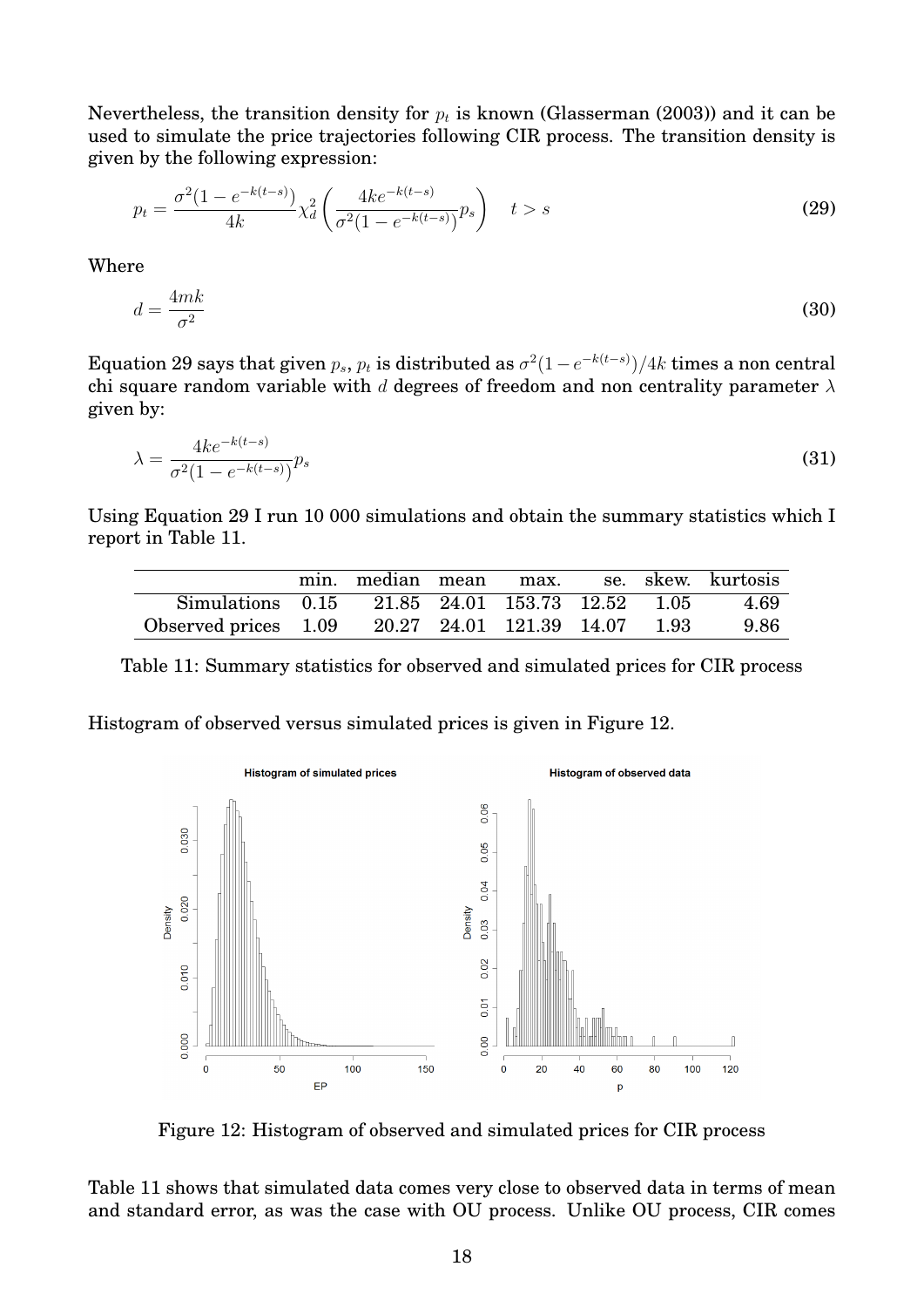significantly closer to observed data in terms of skewness. A most likely reason for this improvement lays in the fact that CIR does not admit negative values, unlike OU. In terms of kurtosis, CIR also gives much better results compared with OU process, i.e. it is capable of generating larger price 'spikes'. Though, CIR is not able to come very close to the kurtosis in observed prices.

For an illustration, a plot of a simulated trajectory versus observed prices is given in Figure [13:](#page-18-0) one can see that a random CIR trajectory resembles the observed one rather well.

<span id="page-18-0"></span>

Figure 13: A sample path of simulated CIR process

<span id="page-18-1"></span>Further, I test the goodness of fit using RMSE calculated from in sample forecast: values are reported in Table [12.](#page-18-1)

<span id="page-18-2"></span>

|             | mean  | Se.  |
|-------------|-------|------|
| <b>RNSE</b> | 18.76 | 1 28 |

Table 12: RMSE for in sample forecasts for CIR process

#### **3.3.2 Optimal investment threshold**

Given that expected value of dark spread is the same as in OU case, project value  $(V(p))$ is also the same as in the OU case, and is given by:

$$
V(p) = q \left[ \frac{p_0(1 - e^{-(k+r)T})}{k+r} + \frac{m(1 - e^{-rT})}{r} + \frac{m(e^{-(k+r)T} - 1)}{k+r} \right]
$$
(32)

To get the value of the option I need to solve the following differential equation:

$$
\frac{1}{2}f_{pp}\sigma^2 p + f_p k(m-p) - rf = 0
$$
\n(33)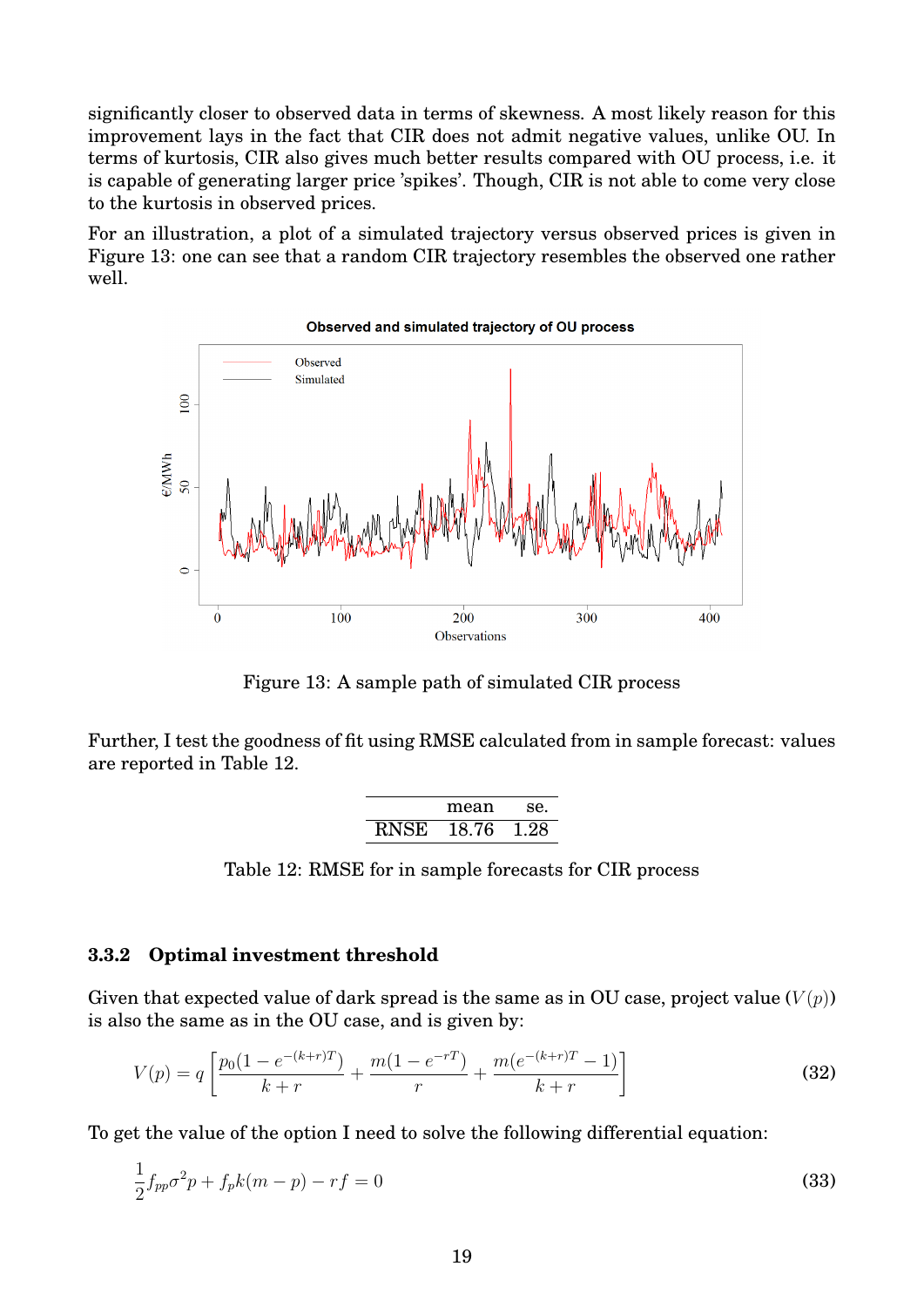Unlike OU process, it is possible to obtain analytical solution to the investment problem. Following [Ewald and Wang](#page-35-10) [\(2010\)](#page-35-10), I first divide Equation [33](#page-18-2) by k. Then I define:

$$
f(p) = w(z)
$$
\n<sup>(34a)</sup>

$$
z = \frac{2\kappa p}{\sigma^2} \tag{34b}
$$

$$
f_p = w_z \frac{2k}{\sigma^2} \tag{34c}
$$

<span id="page-19-0"></span>
$$
f_{pp} = w_{zz} \frac{4k^2}{\sigma^4} \tag{34d}
$$

Using the above equations, Equation [33](#page-18-2) becomes:

$$
zw_{zz} + w_z(b - z) - aw = 0 \tag{35}
$$

Where I define:  $a = \frac{r}{k}$  $\frac{r}{k}$  and  $b = \frac{2km}{\sigma^2}$  $\frac{km}{\sigma^2}.$  Solution to the Equation [35](#page-19-0) is Kummer's M and U functions given by:

$$
f(p) = A_1 KummerM\left(\frac{r}{k}, \frac{2km}{\sigma^2}, \frac{2kp}{\sigma^2}\right) + A_2 KummerU\left(\frac{r}{k}, \frac{2km}{\sigma^2}, \frac{2kp}{\sigma^2}\right)
$$
(36)

Because  $\lim_{p\to 0} f(p) \ll \infty$  I can eliminate KummerU function by assuming  $A_2$  to be zero. Thus the solution is:

$$
f(p) = A_1 KummerM\left(\frac{r}{k}, \frac{2km}{\sigma^2}, \frac{2kp}{\sigma^2}\right)
$$
\n(37)

To determine threshold price at which the investment should be made I use value matching and smooth pasting conditions, namely:

$$
f(p) = V(p) - I \tag{38a}
$$

$$
f_p = V_p \tag{38b}
$$

Smooth pasting conditions gives value of the constant  $A_1$  equal to:

$$
A_1 = \frac{\left(1 - e^{(-k-r)T}\right)kmq}{r(k+r)\text{KummerM}\left(1 + \frac{r}{k}, 1 + \frac{2km}{\sigma^2}, \frac{2kp}{\sigma^2}\right)}
$$
(39)

Using the expression for  $A_1$  and value matching condition, I determine optimal investment threshold. Investment threshold is not given in analytical form but rather has to be found numerically. Value at which the investment should be undertake is 38.3  $\epsilon$ /MWh which is lower than in the case of OU process. An explanation for lower threshold price when compared to OU process is that CIR process admits only positive values, which makes this process less risky than OU process. Plot of the option value and project value is given in Figure [14.](#page-20-0)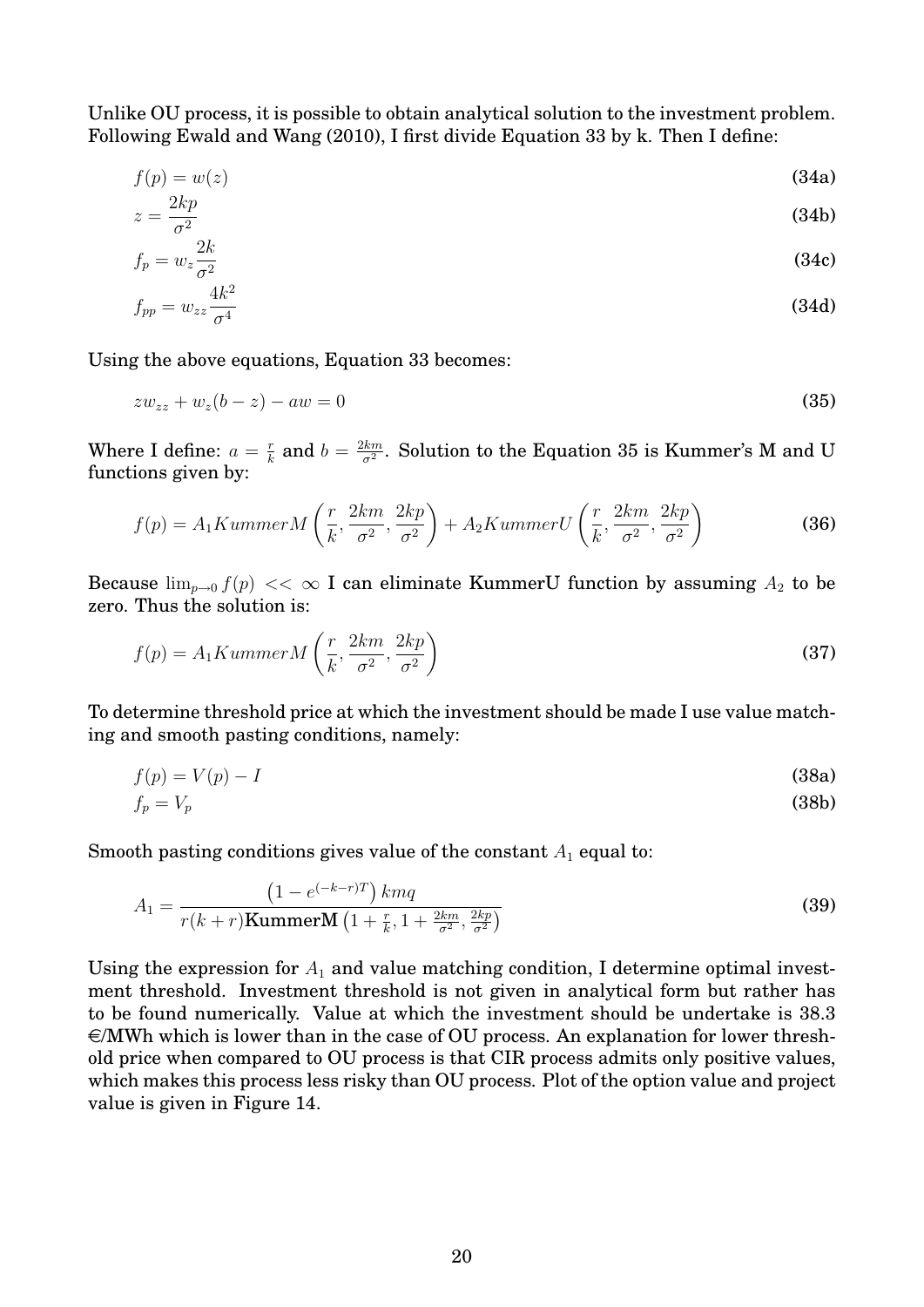<span id="page-20-0"></span>

Figure 14: Optimal exercise price

## **3.4 Schwartz one factor model**

[Schwartz](#page-36-10) [\(1997\)](#page-36-10) introduced a one factor mean reverting model for valuing commodities which is given by:

$$
dp_t = k(a - lnp_t) p dt + \sigma p dz_t \tag{40}
$$

The symbols have the same meaning as in case of CIR or OU process. This model also has non constant volatility which depends on price level. As a first step I transform the model into logarithm by defining  $x = lnp$  and using Ito lemma I obtain the following expression (where  $m = a - \frac{\sigma^2}{2k}$  $\frac{\sigma^2}{2k}$ ):

<span id="page-20-1"></span>
$$
dx_t = k(m - x_t)dt + \sigma dz_t \tag{41}
$$

To estimate the parameters I use log of price given in Equation [41,](#page-20-1) plot of which is given in Figure [15.](#page-20-2)

<span id="page-20-2"></span>

Figure 15: Logarithm of dark spread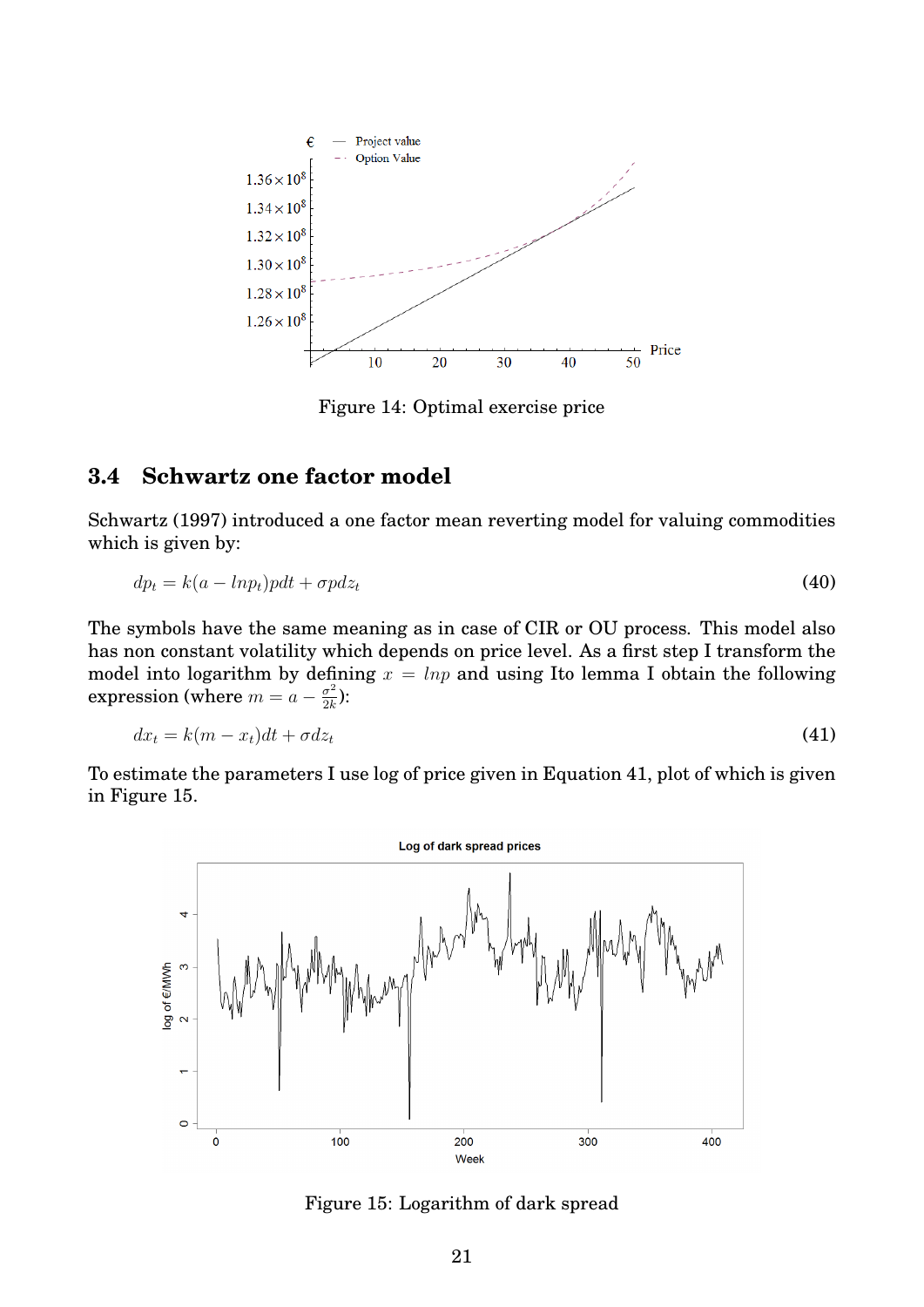Logarithm of dark spread given in Equation [41](#page-20-1) is normally distributed. Expected value and variance of  $x_t$  are given by the following two expressions:

$$
E[x_t] = \mu_x = x_0 e^{-kt} + m(1 - e^{-kt})
$$
\n(42a)

<span id="page-21-3"></span>
$$
V[x_t] = \frac{\sigma^2}{2k} \left( 1 - e^{-2kt} \right) \tag{42b}
$$

#### **3.4.1 Parameter estimation**

To estimate the parameters of log of dark spread I use ML approach. Log likelihood function is given by the following expression:

$$
lnL(\boldsymbol{\theta}|\mathbf{x}) = -(n-1) \cdot ln\zeta - \sum_{i=2}^{n} \left[ \frac{(x_t - (x_{t-1}e^{-kt} + m(1 - e^{-kt})))^2}{2\zeta^2} \right]
$$
(43)

Where I use the following short hand notation:

$$
\zeta = \sqrt{Var[x_t]} = \sigma \sqrt{\frac{1 - e^{-2kt}}{2k}}
$$
\n(44)

<span id="page-21-0"></span>The values of estimated parameters are given in Table [13.](#page-21-0)

<span id="page-21-4"></span>

|                          | Weekly values |
|--------------------------|---------------|
| Mean reversion $(k)$     | 0.367         |
| Long run price $(a)$     | 3.348         |
| Standard error $(\zeta)$ | 0.407         |
| Volatility $(\sigma)$    | 0.484         |

<span id="page-21-1"></span>Table 13: Estimated parameters for log of dark spread

To asses goodness of fit I use the expression from Equation [45](#page-21-1) to simulate 10 000 trajectories of logarithm of prices following Schwartz model. Once the simulation has been performed, I take the exponential of simulated log prices to obtain level prices following Schwartz one factor model. Summary statistics are given in Table [14](#page-21-2) and histograms of observed and simulated data are shown in Figure [16.](#page-22-0)

$$
x_t = x_0 e^{-k\Delta t} + (a - \frac{\sigma^2}{2k})(1 - e^{-k\Delta t}) + \sigma \sqrt{\frac{1 - e^{-2k\Delta t}}{2k}} \cdot N(0, 1)
$$
\n(45)

What can be noticed is that Schwartz model comes close to the observed data in terms of first three moments of distribution based on 10 000 simulations. On the other hand, unlike CIR process, Schwartz process overestimates the kurtosis.

<span id="page-21-2"></span>

|                                                      |  |  |  | min. median mean max. se. skew. kurtosis |
|------------------------------------------------------|--|--|--|------------------------------------------|
| Simulations 1.26 20.61 24.21 465.07 14.86 2.10 11.97 |  |  |  |                                          |
| Observed prices 1.09 20.27 24.01 121.39 14.07 1.93   |  |  |  | 9.86                                     |

Table 14: Summary statistics for observed and simulated prices following Schwartz one factor model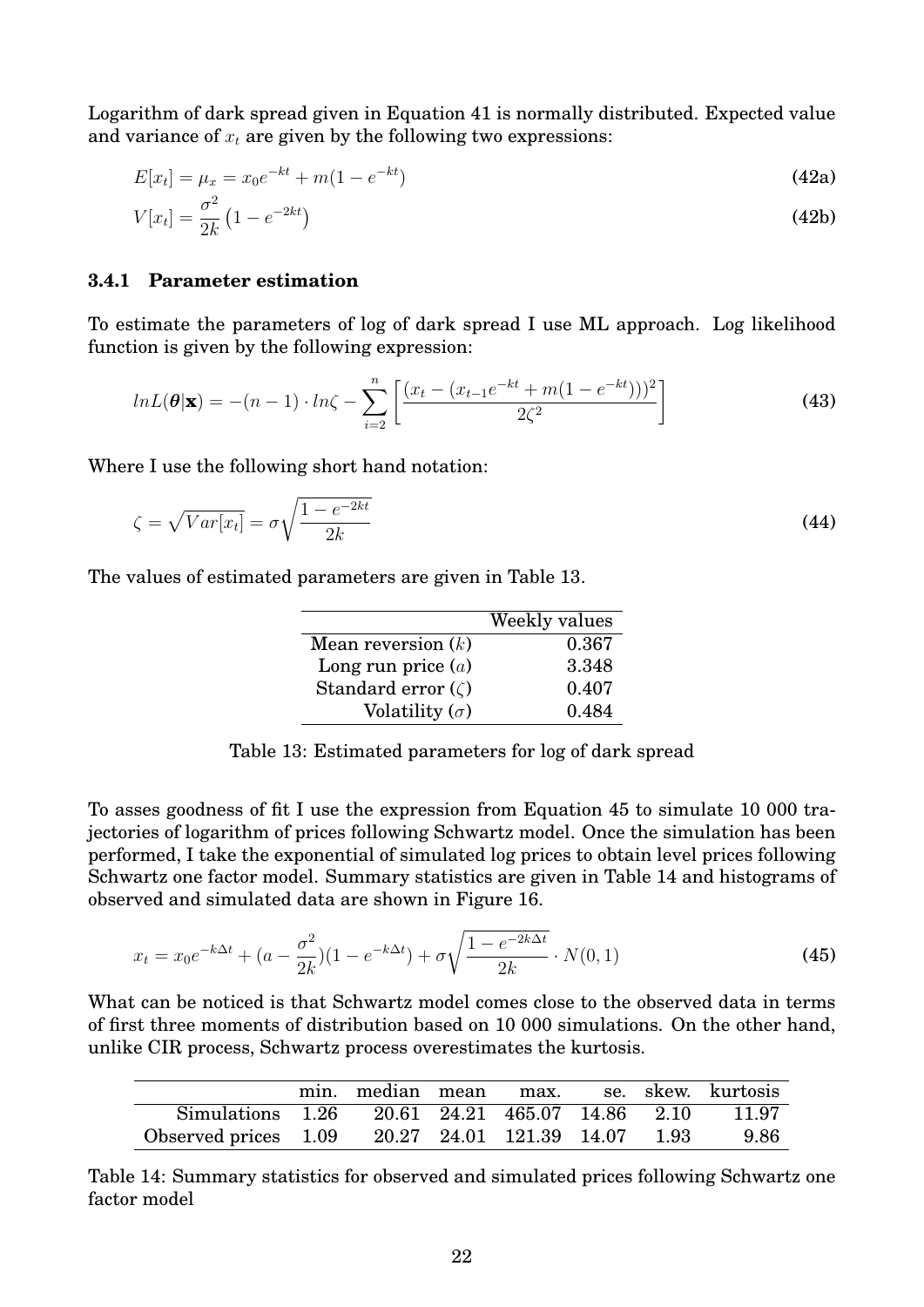<span id="page-22-0"></span>

Figure 16: Histogram of simulated and observed data for Schwartz one factor model



<span id="page-22-1"></span>

Figure 17: A sample path of simulated Schwartz one factor process

<span id="page-22-2"></span>Next, to further asses goodness of fit I perform in sample forecasts and calculate RMSE. Value of RMSE is given in Table [15.](#page-22-2)

|      | mean  | se.  |
|------|-------|------|
| RMSE | 20.38 | 1.69 |

Table 15: RMSE for in sample forecasts for Schwartz model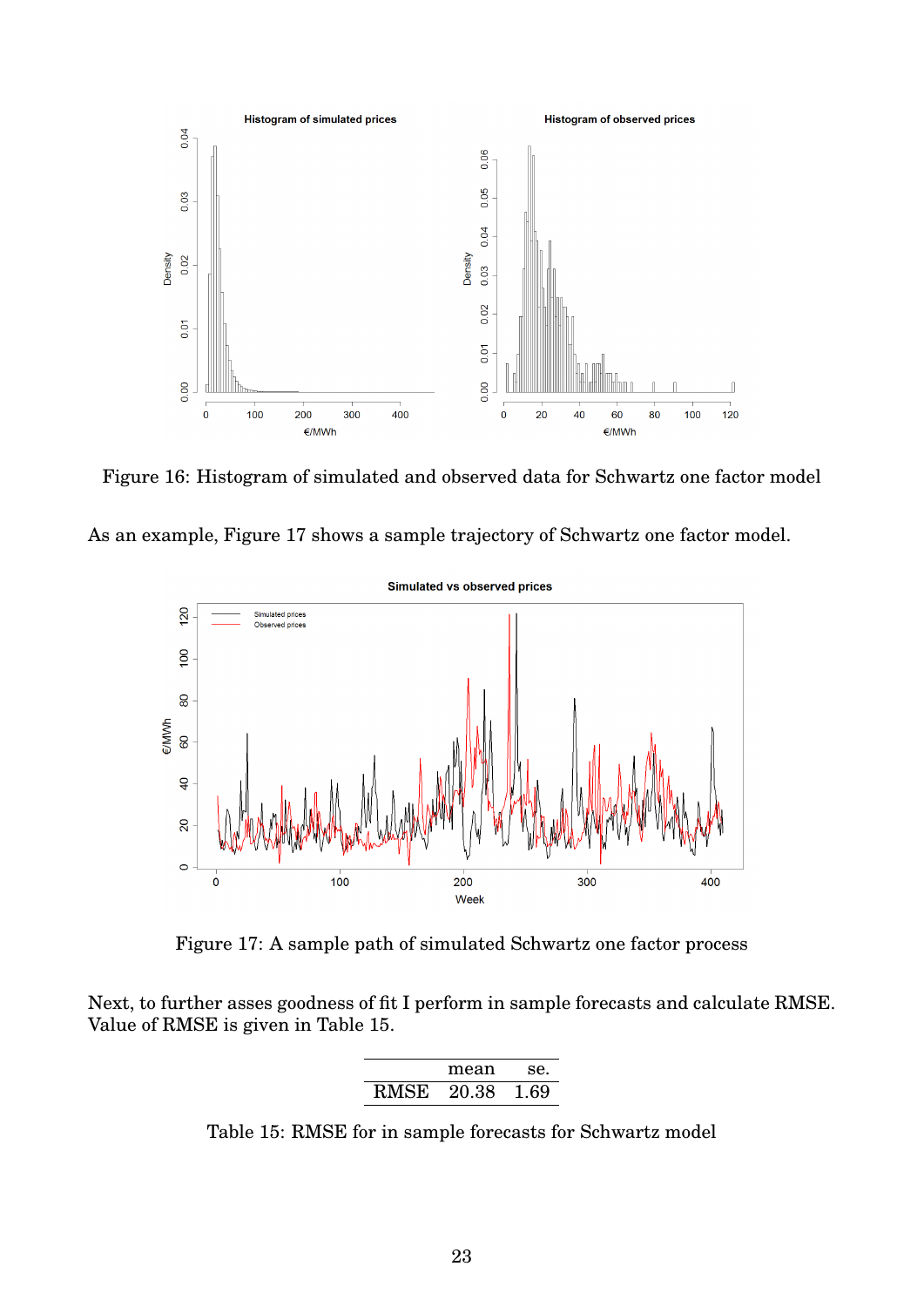#### **3.4.2 Optimal investment threshold**

Value of the project under Schwartz one factor process is given by:

$$
V(p) = q \cdot \int_0^T E(p_t) e^{-rt} dt \tag{46}
$$

To calculate the value of the project I need an expression for expected dark spread price. According to [Schwartz](#page-36-10) [\(1997\)](#page-36-10), level of dark spread is log normally distributed. Thus, if  $x$  is a logarithm of dark spread having mean and variance given by equations [42a](#page-21-3) and [42b,](#page-21-4) expected value of level of dark spread is given by [\(Aitchison and Brown](#page-35-11) [\(1957\)](#page-35-11)):

$$
E[p_t] = exp[\mu_x + \frac{1}{2}Var_x]
$$
\n(47a)

$$
E[p_t] = exp[x_0e^{-kt} + m(1 - e^{-kt}) + \frac{\sigma_p^2}{4k}(1 - e^{-2kt})]
$$
\n(47b)

Therefore, value of the project is given by:

<span id="page-23-0"></span>
$$
V(p) = q \cdot \int_0^T \exp\left[x_0 e^{-kt} + m(1 - e^{-kt}) - rt + \frac{\sigma_p^2}{4k}(1 - e^{-2kt})\right]
$$
 (48)

Nevertheless, integral in Equation [48](#page-23-0) can only be calculated numerically. To determine the value of the option I need to solve the following equation:

$$
\frac{1}{2}f_{pp}\sigma^2 p^2 + f_p k(a - lnp)p + f_t - rf = 0
$$
\n(49)

<span id="page-23-1"></span>Just like in the case of OU process, the equation cannot be solved analytically, therefore, I resort to numerical procedures and use implicit finite difference scheme. Thus, using implicit finite difference method and the same approach as in OU case, I calculate that the optimal exercise price equals  $41.4 \in \mathbb{M}$ Wh, which is higher value than what I got with CIR (38.3  $\in$ /MWh) or OU model (39  $\in$ /MWh). Plot of the exercise boundary is shown in Figure [18.](#page-23-1)



Figure 18: Exercise boundary for Schwartz one factor model as a function of time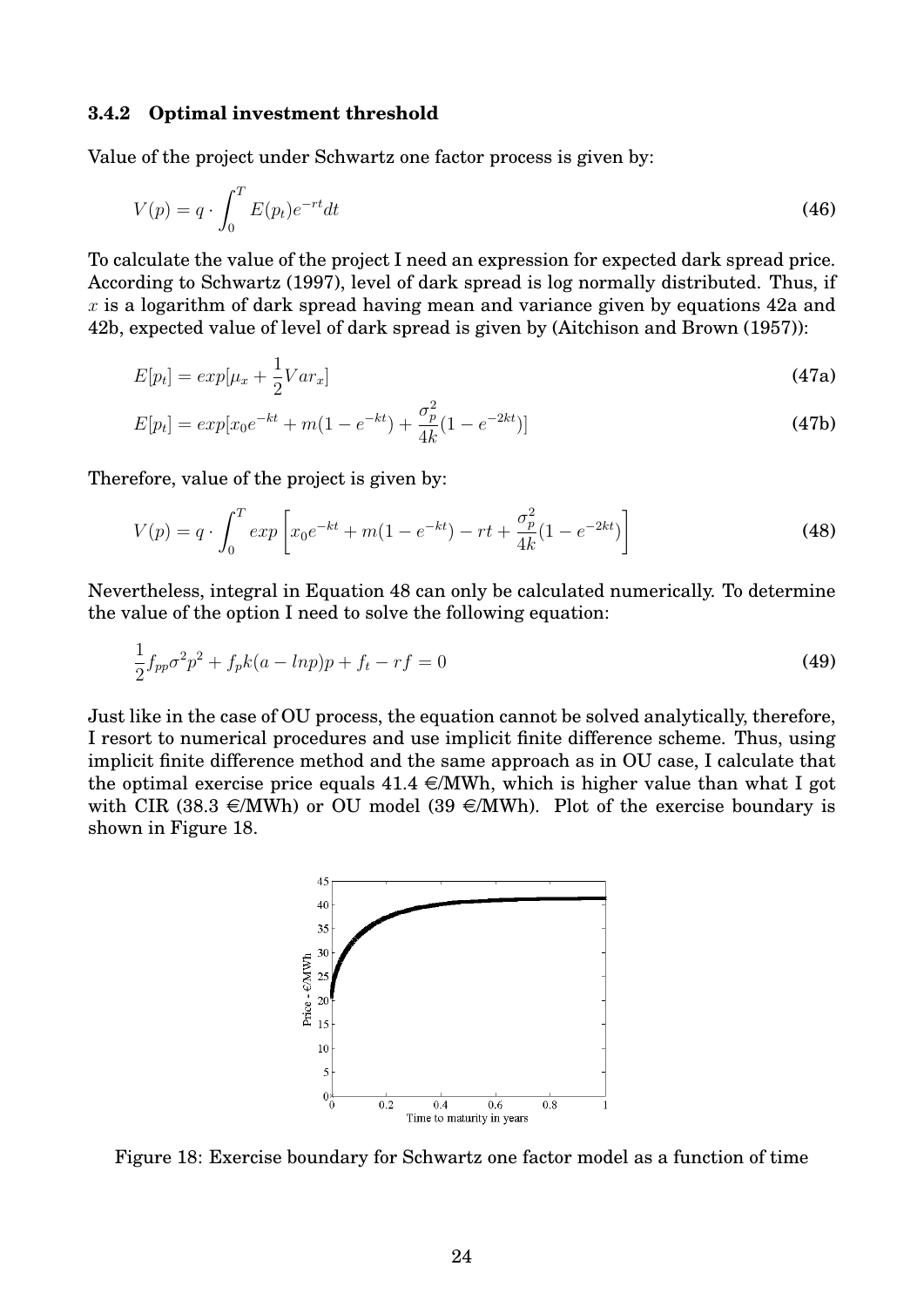# <span id="page-24-0"></span>**4 Selection of appropriate stochastic process**

In previous sections I estimated parameters of stochastic processes and determined optimal investment threshold for each stochastic process. The question I still have to answer is which process is the most appropriate for use in real options analysis. It should be the one that comes closest to the observe data. To gauge how close each process comes to observed data I use distributional statistics and RMSE.

In terms of distributional statistics it is apparent that mean reverting processes perform better than ABM process. The difference between each individual mean reverting process is not very significant, but Schwartz comes the closest to the observed data and is followed by CIR and OU process. This can be seen from Table [16](#page-24-1) which shows absolute difference for each process and for each statistic from observed data<sup>[5](#page-24-2)</sup>.

<span id="page-24-1"></span>

|               | min.       | median mean max. se.                  |      |                              |  | skew. kurtosis |
|---------------|------------|---------------------------------------|------|------------------------------|--|----------------|
|               | ABM 820.75 | $1.63$ $4.53$ $709.12$ $128.3$ $1.94$ |      |                              |  | 5.83           |
|               | OU 45.49   | -3.68                                 | 0.02 | 18.97 0.02 1.92              |  | 6.85           |
|               | $CIR$ 0.94 | 1.58                                  |      | $0 \t 32.34 \t 1.55 \t 0.88$ |  | 5.17           |
| Schwartz 0.17 |            | 0.34                                  |      | $0.2$ $343.68$ $0.79$ $0.17$ |  | 2.11           |

<span id="page-24-3"></span>Using distributional statistics, even though common in literature (e.g. [Geman and Ron](#page-35-12)[coroni](#page-35-12) [\(2006\)](#page-35-12) and [Seifert and Uhrig-Homburg](#page-36-11) [\(2007\)](#page-36-11)), is not an exact measure. As a second measure of goodness of fit I use RMSE. Using this statistic it appears CIR process performs the best, while ABM performs the worst. On the other hand, performance of OU and Schwartz one factor process is rather comparable. The results are show in Table [17.](#page-24-3)

|            | mean   | se.   |
|------------|--------|-------|
| <b>ABM</b> | 126.07 | 67.68 |
| OU         | 19.82  | 1.22  |
| CIR.       | 18.76  | 1.28  |
| Schwartz   | 20.38  | 1.69  |

| Table 17: RMSE for all stochastic processes |  |  |  |  |
|---------------------------------------------|--|--|--|--|
|---------------------------------------------|--|--|--|--|

The question, though, is whether the differences in RMSE among stochastic processes are statistically significant. [Diebold and Mariano](#page-35-13) [\(1995\)](#page-35-13) develop a test for comparing prediction accuracy of two different models. Denote by  $y_{t+1}$  actual time series at time  $t+1$ and by  $\hat{y}_{A,t+1|t}$  and  $\hat{y}_{B,t+1|t}$  two different forecasts of the actual series. Error associated with each forecast is given by:

$$
e_{A,t+1} = \hat{y}_{A,t+1|t} - y_{t+1} \tag{50a}
$$

$$
e_{B,t+1} = \hat{y}_{B,t+1|t} - y_{t+1} \tag{50b}
$$

<span id="page-24-2"></span> $^5$ Absolute values are computed according to the following expression:  $|\bar y_{p,i} - y_i|$ :  $\bar y_{p,i}$  represents value of a statistic  $i$  (minimum and maximum value, median, mean, standard error, skewness and kurtosis) for stochastic process  $p$  (ABM, OU, CIR and Schwartz) and  $y_i$  represents value of statistic  $i$  for observed prices.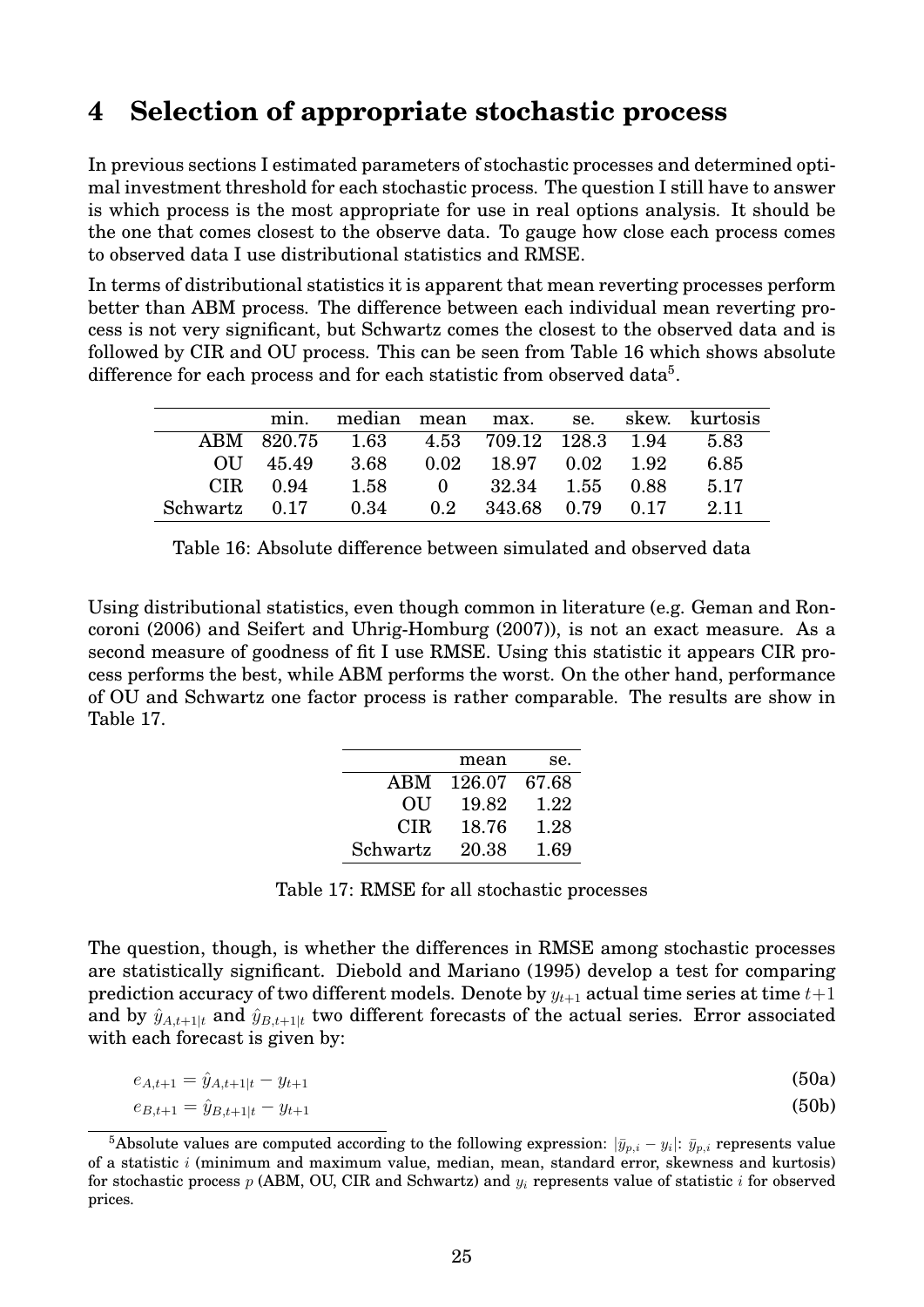The goal is to determine time  $t + 1$  loss associated with each forecast. To calculate the loss, I define a loss function g which is a direct function of forecast error, i.e.  $g = g(e_{i,t+1})$ where  $i=A,B.$  I choose a quadratic loss function,  $g=e^2_{i,t+1}$  Then, one can state a null hypothesis of equal forecast accuracy for both models against the alternative that their forecasts differ:

$$
H_0: E[e_{A,t+1}^2] = E[e_{B,t+1}^2] \tag{51a}
$$

$$
H_1: E[e_{A,t+1}^2] \neq E[e_{B,t+1}^2]
$$
\n(51b)

If one defines  $d_t = e_{A,t+1}^2 - e_{B,t+1}^2,$  the null and the alternative hypothesis can be stated as:

$$
H_0: E[d_t] = 0 \tag{52a}
$$

$$
H_1: E[d_t] \neq 0 \tag{52b}
$$

Diebold Mariano (DM) test statistic is given by the following expression:

$$
DM = \frac{\bar{d}}{Var(d)}\tag{53}
$$

Where:

<span id="page-25-0"></span> $\sigma$ 

$$
\bar{d} = T^{-1} \sum_{i=1}^{I} d_i
$$
 (54a)

$$
Var(d) = T^{-1} \left[ \gamma_0 + 2 \sum_{k=1}^{h-1} \gamma_k \right]
$$
 (54b)

And  $\gamma_k$  is  $k^{th}$  auto covariance that can be estimated by Equation [55.](#page-25-0)

$$
\gamma_k = T^{-1} \sum_{t=k+1}^T (d_t - \bar{d})(d_{t-k} - \bar{d})
$$
\n(55)

To calculate DM statistic one can use Newey West robust standard error. As DM test statistic is a pairwise test, I report results for various combinations of stochastic processes. As each simulation of stochastic process is different from the previous one, I report results of DM test for all 10 000 simulations (calculation details for DM statistic are given in the Appendix).

### **4.1 ABM versus OU process**

Both distributional properties and RMSE showed that ABM is the worst performing of all stochastic processes. Here, using DM statistic, I try to formalize this result by testing the null hypothesis of equal forecast accuracy between ABM and OU process against the alternative of ABM having worse forecast accuracy:

$$
H_0: E[e_{ABM,t}^2] = E[e_{OU,t}^2]
$$
\n
$$
H_1: E[e_{ABM,t}^2] > E[e_{OU,t}^2]
$$
\n(56a)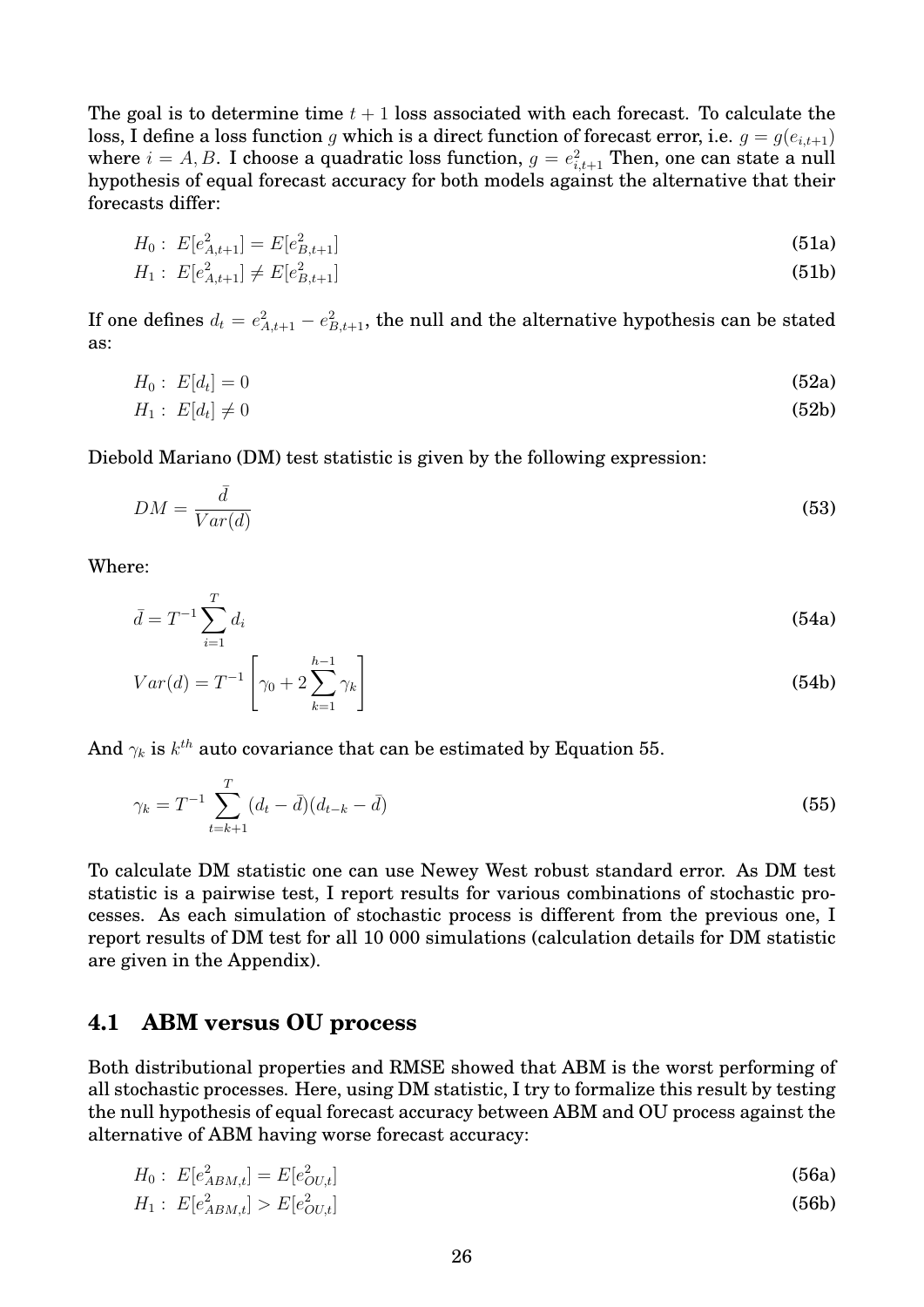To perform hypothesis testing I use standard normal distribution, as it is suggested in [Diebold and Mariano](#page-35-13) [\(1995\)](#page-35-13). Therefore, for a one sided test where the alternative is that ABM gives worse forecast than OU process, critical value at 5% significance level is 1.65. Therefore, if the value of DM statistic is greater than critical value, I reject the null in favor of the alternative hypothesis.

In 75.1% of sample trajectories OU process has statistically lower forecast error, i.e. it performs better than ABM process. Therefore, I confirm that OU process is superior to ABM in generating data which resemble the observed prices. Figure [19](#page-26-0) shows a histogram of computed DM statistics.

<span id="page-26-0"></span>

Figure 19: Histogram of computed values for DM test

## **4.2 ABM versus CIR process**

I test the null hypothesis of equal forecast accuracy between ABM and CIR process against an alternative hypothesis that CIR has better forecast accuracy:

$$
H_0: E[e_{ABM,t}^2] = E[e_{CIR,t}^2]
$$
\n(57a)

$$
H_1: E[e_{ABM,t}^2] > E[e_{CIR,t}^2]
$$
\n(57b)

Results are very similar to the ones I get when comparing ABM and OU process. In this case I reject the null in 78.9% of sample trajectories, confirming that CIR process is statistically superior to ABM in terms of in sample forecast. Figure [20](#page-27-0) gives a histogram of computed DM statistics.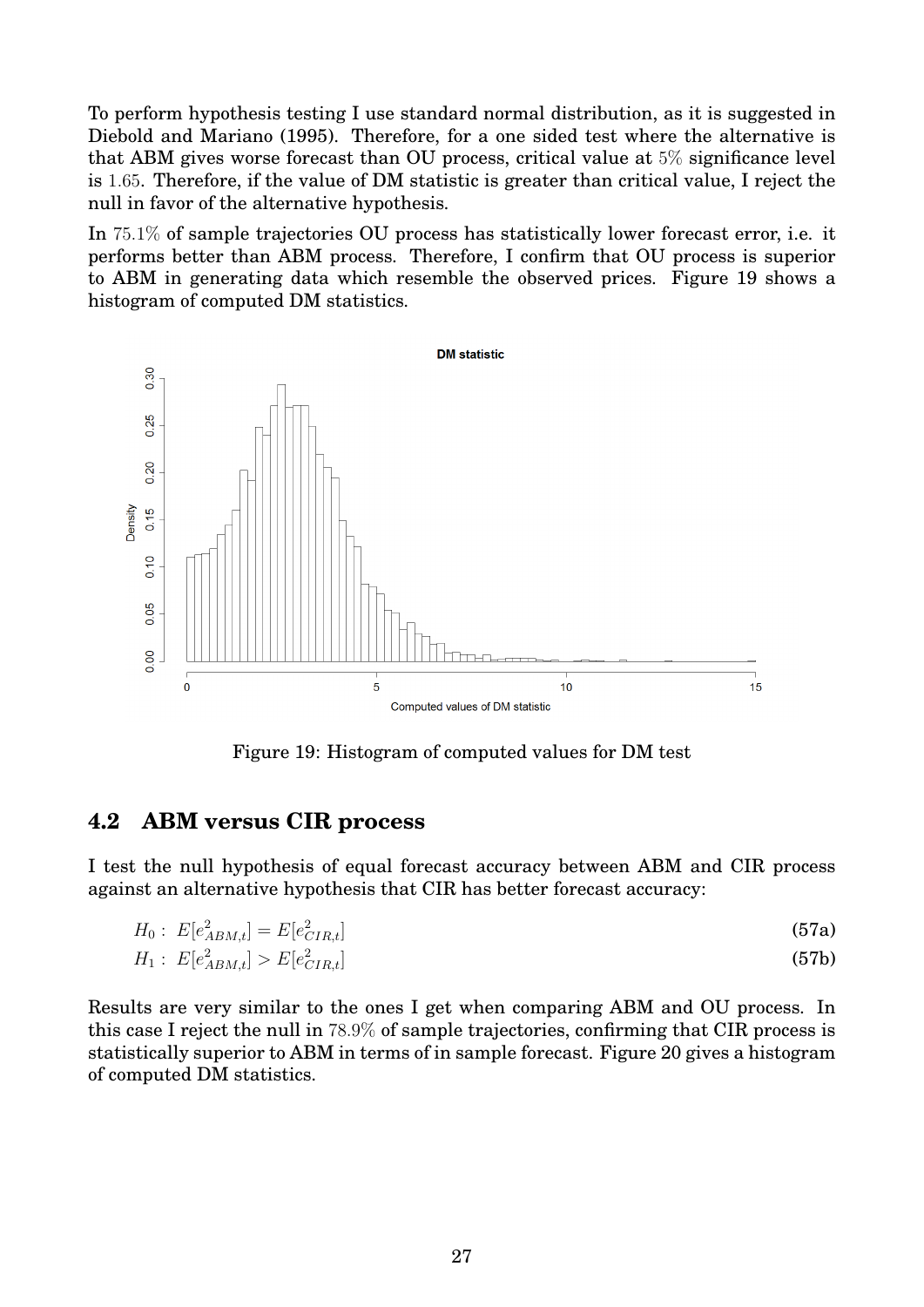#### **DM** statistic

<span id="page-27-0"></span>

Figure 20: Histogram of computed values for DM test

## **4.3 ABM versus Schwartz process**

Finally, I test ABM against Schwartz one factor model using the same null and alternative hypothesis as in the previous case:

$$
H_0: E[e_{ABM,t}^2] = E[e_{Sch,t}^2]
$$
\n(58a)

$$
H_1: E[e_{ABM,t}^2] > E[e_{Sch,t}^2]
$$
\n(58b)

Results are as expected and close to what I obtained when comparing ABM to OU and CIR process. For 72.6% of sample trajectories, Schwartz process results in statistically more accurate in sample forecasts. Histogram of computed values of DM statistic is given in Figure [21.](#page-28-0)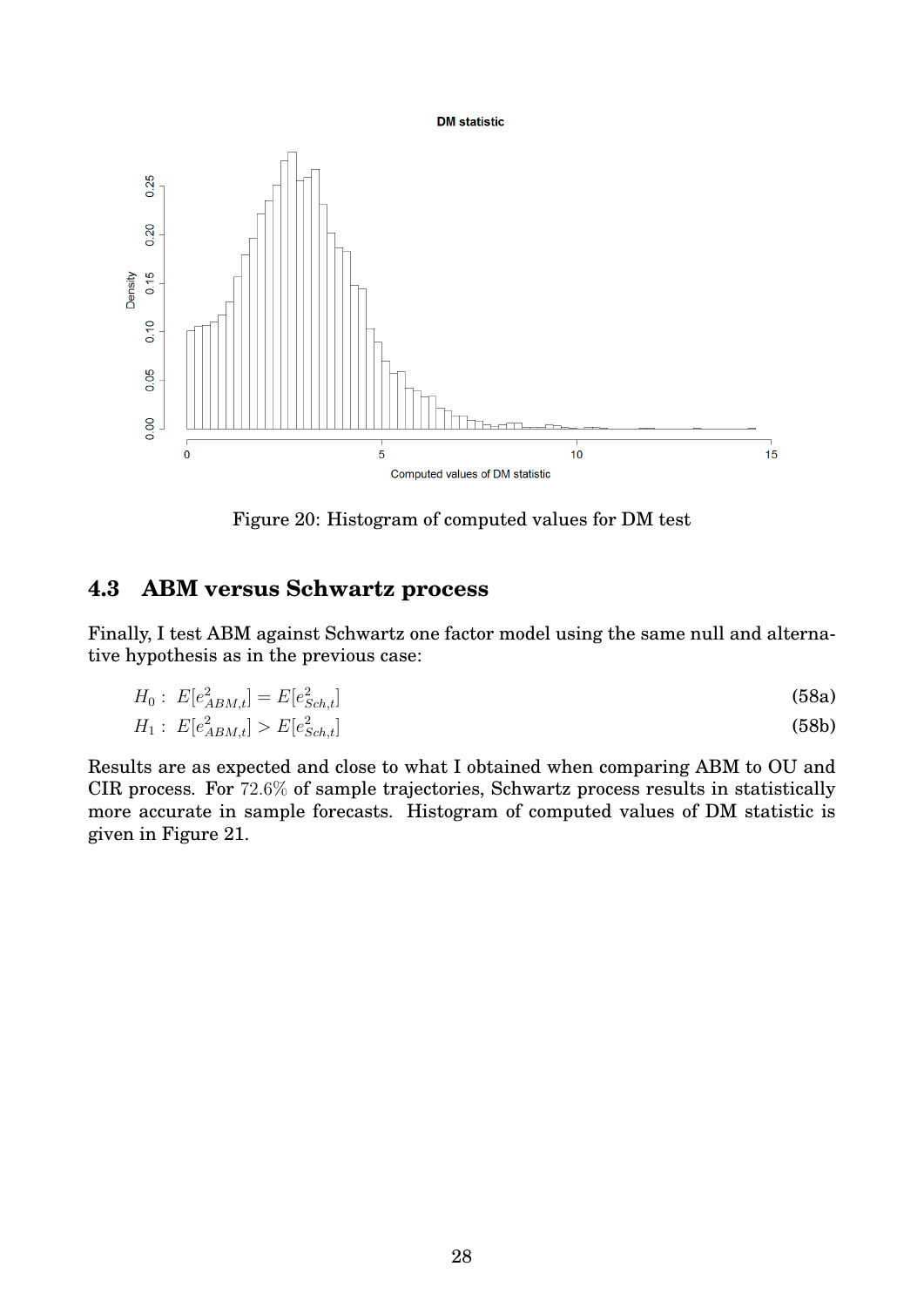<span id="page-28-0"></span>

Figure 21: Histogram of computed values for DM test

## **4.4 OU versus CIR process**

Next I test mean reverting processes against each other. First I test whether OU and CIR process have the same forecast accuracy against the two sided alternative that their forecasts differ. At 5% significance level, critical value is 1.95 and I reject the null if DM statistic in absolute value is greater than 1.95. For the given data, I reject the null in 13.9% of all sample paths.

$$
H_0: E[e_{OL,t}^2] = E[e_{CIR,t}^2]
$$
\n(59a)

$$
H_1: E[e_{OL,t}^2] \neq E[e_{CIR,t}^2]
$$
\n(59b)

I also test whether OU and CIR have the same forecast accuracy against the alternative that CIR has better forecast accuracy, i.e. lower forecast error. For a 5% significance level, one sided critical value is 1.65, and I reject the null if value of DM test exceeds 1.65. I reject the null in 20.3% of all sample paths.

$$
H_0: E[e_{OU,t}^2] = E[e_{CIR,t}^2]
$$
\n(60a)  
\n
$$
H_1: E[e_{OU,t}^2] > E[e_{CIR,t}^2]
$$
\n(60b)

I also try a different alternative hypothesis where forecast error of CIR model exceeds forecast error of OU model. Here again I use one sided alternative with 5% significance level: I reject the null if value of DM statistic is smaller than −1.65. In this case I reject the null in only 1.4% of all trajectories.

$$
H_0: E[e_{OU,t}^2] = E[e_{CIR,t}^2]
$$
\n(61a)

$$
H_1: E[e_{OU,t}^2] < E[e_{CIR,t}^2] \tag{61b}
$$

Therefore, CIR and OU process give forecasts of comparable accuracy. Nevertheless, it is possible that CIR process does perform better than OU process while the converse is not very likely. Histogram of computed values for DM statistic is given in Figure [22.](#page-29-0)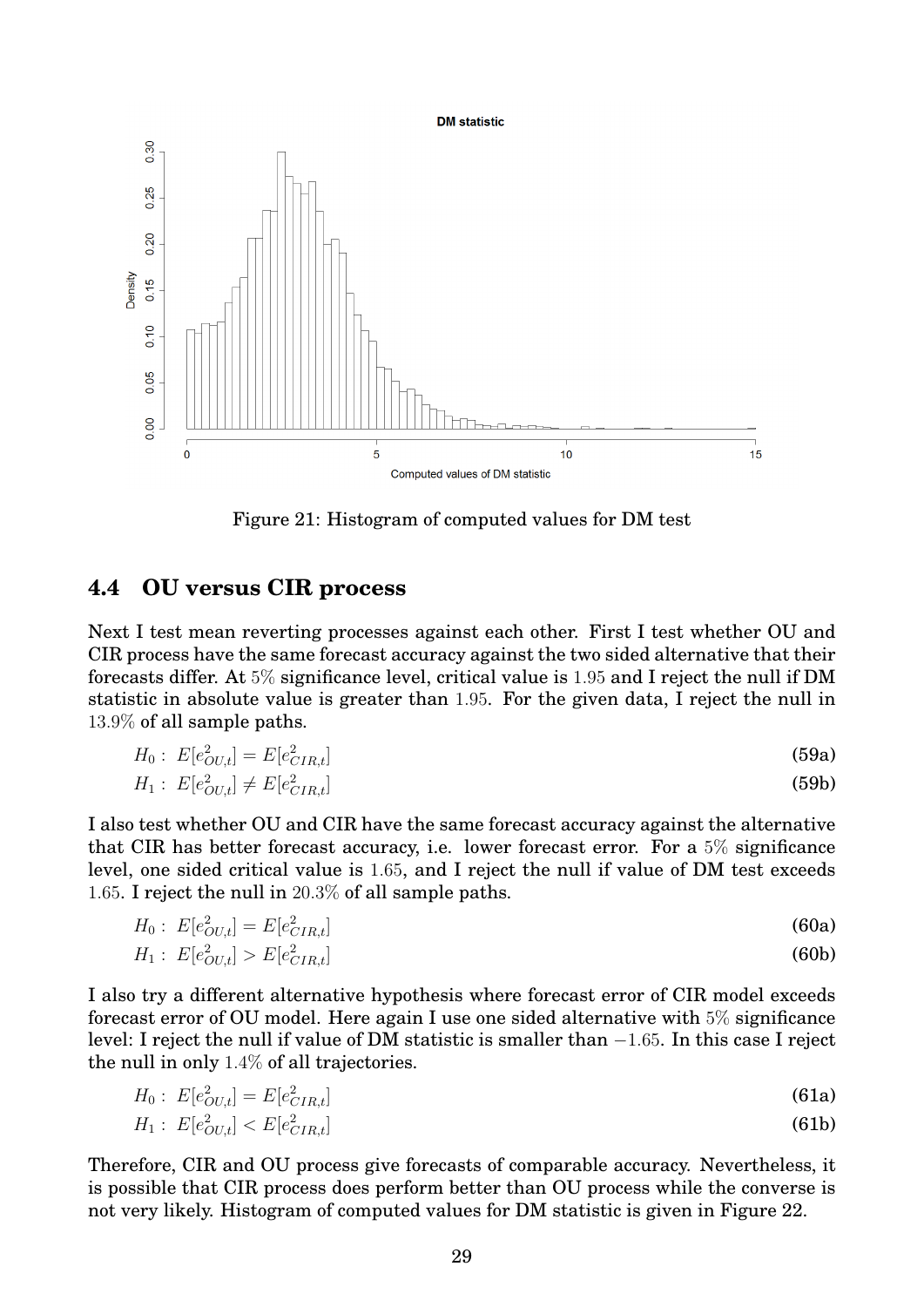<span id="page-29-0"></span>

Figure 22: Histogram of computed values for DM test

## **4.5 OU versus Schwartz process**

I test whether OU and Schwartz models generate forecasts of equal accuracy. At 5% significance level I reject the null in 6.5% of all trajectories.

$$
H_0: E[e_{OL,t}^2] = E[e_{Sch,t}^2]
$$
\n(62a)

$$
H_1: E[e_{OL,t}^2] \neq E[e_{Sch,t}^2] \tag{62b}
$$

I also evaluate the possibility that Schwartz model has lower forecast error. In this case I reject the null in only 4.7% of sample paths.

$$
H_0: E[e_{OU,t}^2] = E[e_{Sch,t}^2]
$$
\n(63a)

$$
H_1: E[e_{OU,t}^2] > E[e_{Sch,t}^2]
$$
\n(63b)

Furthermore, I evaluate the alternative possibility that OU performs better. Assuming this alternative, I reject the null in 8.6% of all sample paths.

$$
H_0: E[e_{OU,t}^2] = E[e_{Sch,t}^2]
$$
\n(64a)  
\n
$$
H_1: E[e_{OU,t}^2] < E[e_{Sch,t}^2]
$$
\n(64b)

Therefore, I conclude that OU and Schwartz model give forecasts that have statistically similar accuracy: it does not matter much which model is chosen. Histogram of computed values of DM statistic is given in Figure [23.](#page-30-0)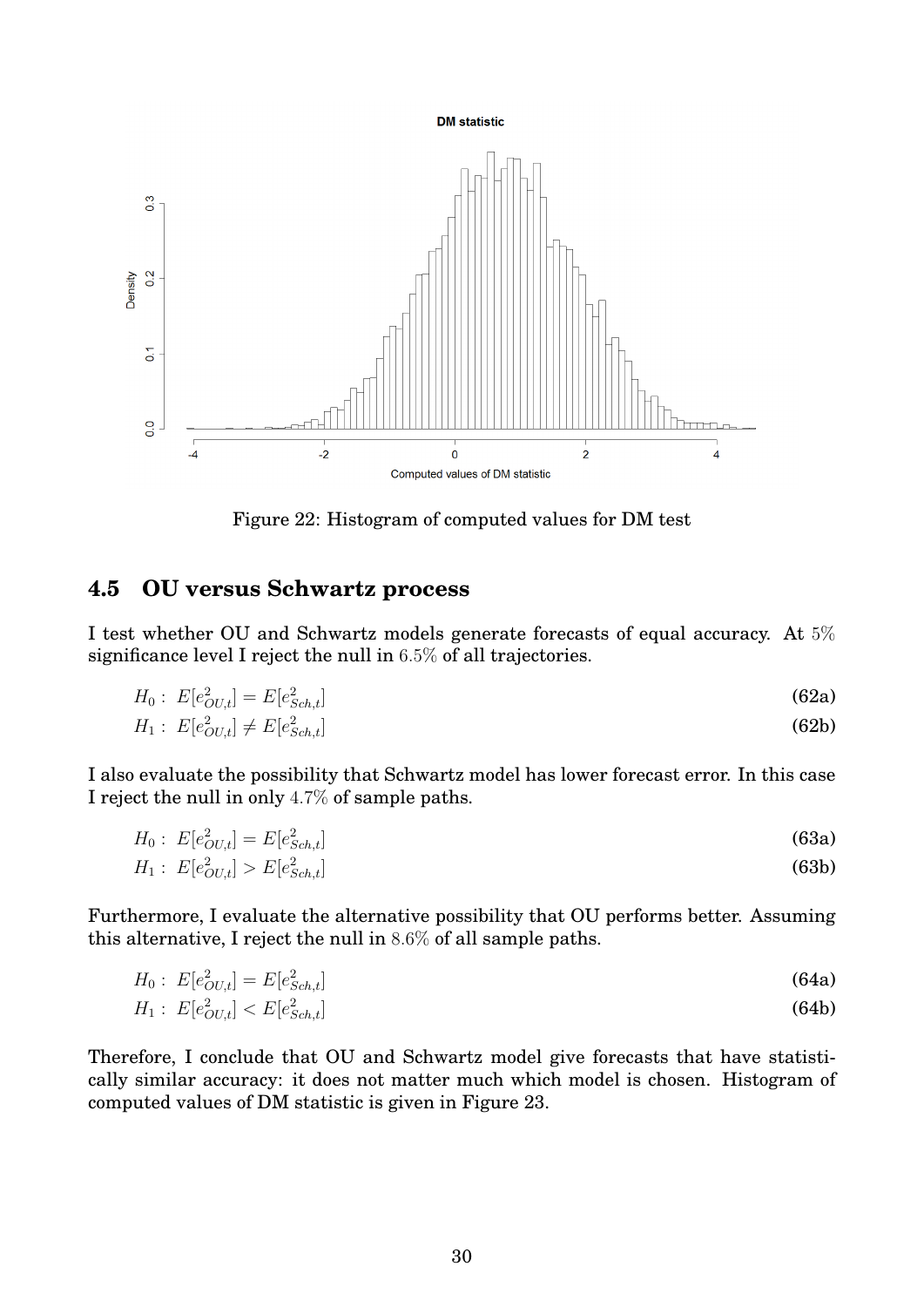**DM** statistic

<span id="page-30-0"></span>

Figure 23: Histogram of computed values for DM test

## **4.6 CIR versus Schwartz process**

First, I test an alternative that Schwartz and CIR model generate forecasts of different accuracy. I reject the null in favor of the alternative in 13% of sample paths.

$$
H_0: E[e_{CIR,t}^2] = E[e_{Sch,t}^2]
$$
\n(65a)

$$
H_1: E[e_{CIR,t}^2] \neq E[e_{Sch,t}^2]
$$
\n(65b)

Now I test whether CIR model performs better than Schwartz one factor model. I obtain this is the case in 20.5% of all trajectories.

$$
H_0: E[e_{CIR,t}^2] = E[e_{Sch,t}^2]
$$
\n(66a)

$$
H_1: E[e_{CIR,t}^2] < E[e_{Sch,t}^2] \tag{66b}
$$

Following I test whether CIR process performs worse than Schwartz process, i.e. whether CIR process has higher forecast error. This is the case in 1.4% of all trajectories.

$$
H_0: E[e_{CIR,t}^2] = E[e_{Sch,t}^2]
$$
\n
$$
H_1: E[e_{CIR,t}^2] \geq E[e_{Sch,t}^2]
$$
\n(67a)

$$
H_1: E[e_{CIR,t}^2] > E[e_{Sch,t}^2]
$$
\n(67b)

I conclude that these processes result in either equal or forecasts where CIR process performs better. Therefore, CIR appears to be a better candidate to be used for modeling dark spread prices than Schwartz one factor model. Figure [24](#page-31-0) gives histogram of computed DM statistics.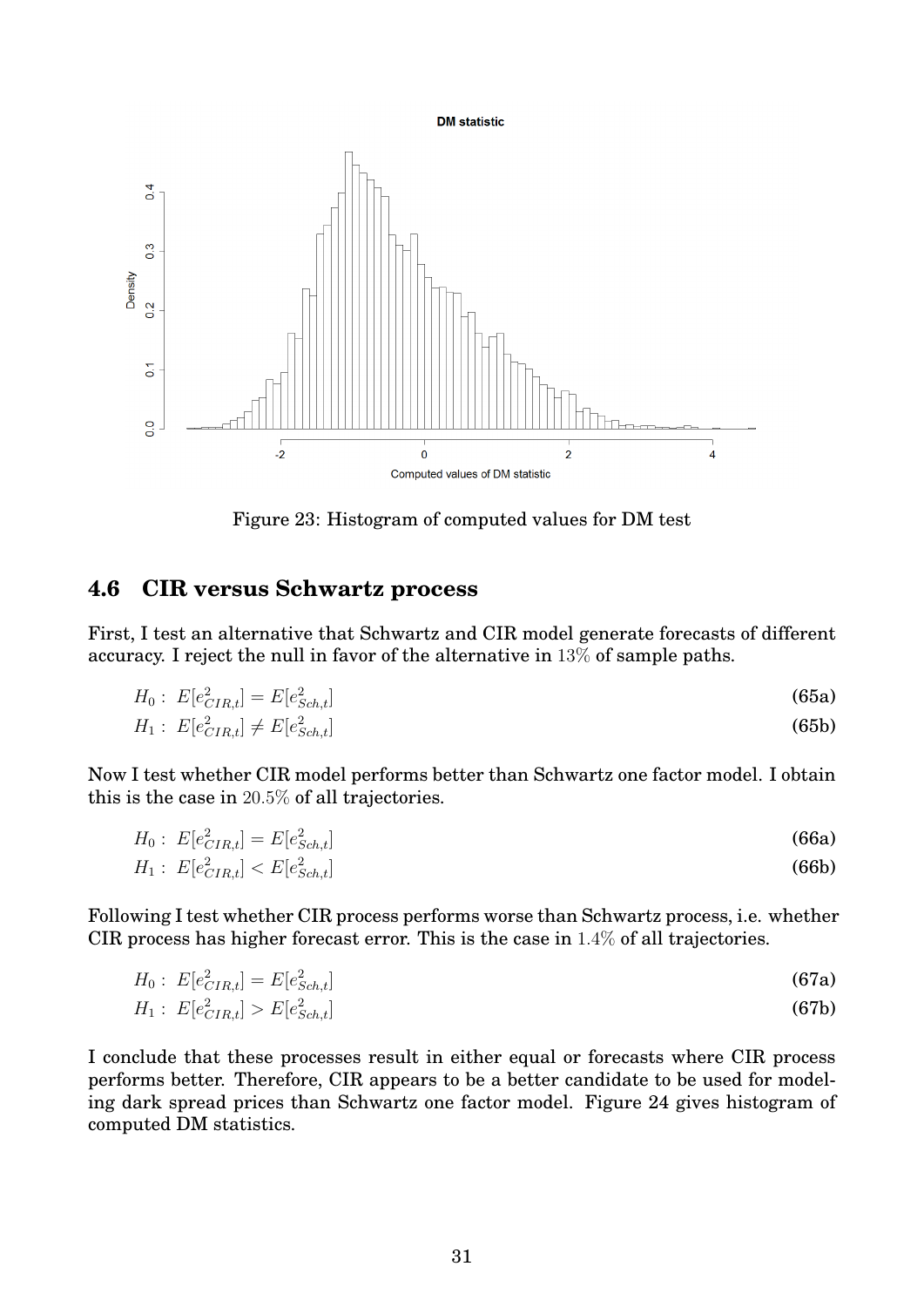<span id="page-31-0"></span>

Figure 24: Histogram of computed values for DM test

# **5 Conclusion**

First goal of the paper was to find an appropriate stochastic process to fit observed dark spread prices. I used four different processes: ABM, OU, CIR and Schwartz one factor model. After estimating the parameters I simulated 10 000 sample paths for each process and tried to determine how close are simulated trajectories to observed data. To gauge the difference I first used an informal, yet common procedure of computing distributional properties of simulated prices. According to distributional properties, ABM process was the worst in terms of replicating the observed data. Mean reverting processes performed rather well, with Schwartz one factor model performing best, followed by CIR and OU process.

Following I used RMSE, as a more formal measure to gauge the difference between selected models. Here again, ABM process performed the worst. On the other hand, performance of mean reverting processes changed. According to RMSE calculations, CIR process performed the best, while OU and Schwartz one factor model performed equally well. Finally I addressed the issue of whether RMSE difference between stochastic processes is statistically different. I used [Diebold and Mariano](#page-35-13) [\(1995\)](#page-35-13) test statistic and performed pairwise tests. As expected, ABM is statistically the worst performing process. Statistically, difference between mean reverting processes is not so dramatic. OU and Schwartz one factor model perform equally well, thus due to its simplicity, one should favor OU over Schwartz model. CIR process performed equally well as OU and Schwartz process or slightly better. At 5% significance level and in 20.3% of sample paths, I reject the null that CIR performs equally well as OU process in favor of the alternative that it performs better than OU process. Moreover, at the same significance level and in 20.5% of sample paths, I also reject the null that CIR performs equally well as Schwartz model in favor of the alternative that it performs better. Therefore, I conclude that all mean reverting processes equally well resemble observed data, while slight advantage should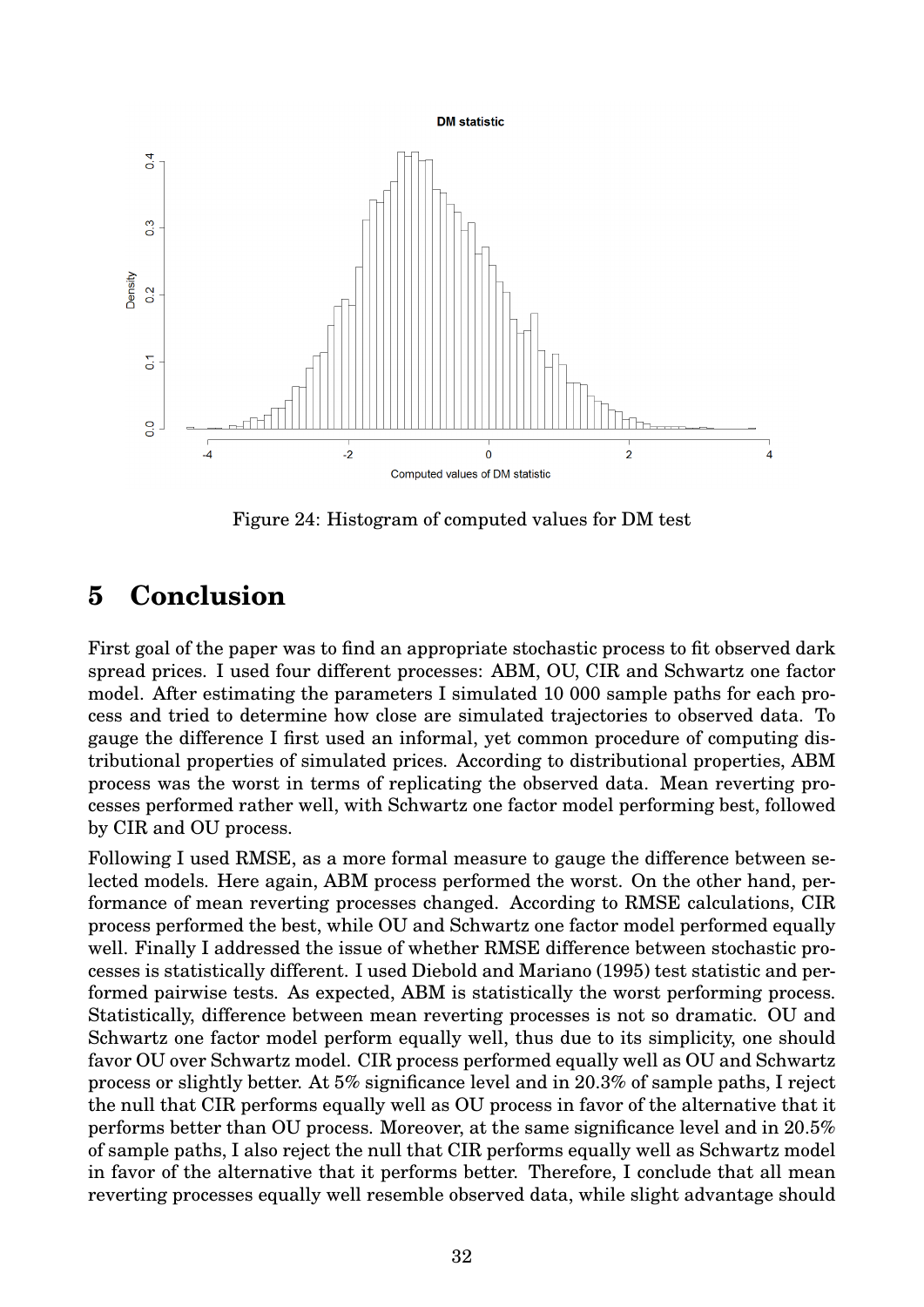be given to CIR process.

Second goal of the paper was to asses to what degree does investment threshold depend upon the selected stochastic process. Of the four stochastic processes, ABM turns out to be the least useful - it is predicting that investment should be undertaken at extreme prices, which are very unlikely to ever occur. Other three processes are all mean reverting and prior to the analysis one would expect that OU process gives the highest investment threshold while CIR and Schwartz model give lower and perhaps rather comparable investment thresholds. Reason for this conjecture lays in the fact that OU process admits negative prices, therefore, one would require higher threshold price at which to invest.

<span id="page-32-0"></span>Actual calculations do not completely confirm this conjecture. Investment threshold is the highest under Schwartz process and equals  $41.4 \in \text{MWh}$ . Use of OU process results in second highest threshold of  $39 \in MWh$ , while CIR process results in lowest investment threshold of  $38.3 \in \mathbb{M}$ Wh. A possible explanation to why Schwartz process results in higher investment threshold lays in the fact that I work with logarithm of prices to estimate the parameters. Summary of threshold prices for all four processes is given in Table [18.](#page-32-0)

| Process    | Value $(\in/MWh)$ |
|------------|-------------------|
| <b>NPV</b> | 20.6              |
| <b>ABM</b> | 178.3             |
| OU         | 39                |
| <b>CIR</b> | 38.3              |
| Schwartz   | 41.4              |

Table 18: Threshold prices for different stochastic processes

<span id="page-32-1"></span>Given threshold values from Table [18](#page-32-0) it seems that choice of mean reverting process does not play such a crucial role in making the investment decision. Reason why investment threshold does not vary significantly with mean reverting processes is due to the fact that they revert to long run price level soon after they move away from it. Table [19](#page-32-1) shows values of half life for three mean reverting stochastic processes. As it can be seen, it takes approximately around two weeks for prices to revert half way back to the long run level from the starting price if there are no stochastic disturbances.

| Process    | half-life   |
|------------|-------------|
| OU         | 17 days     |
| <b>CIR</b> | $16.9$ days |
| Schwartz   | $13.2$ days |

Table 19: Half life for mean reverting processes

Having regard for distribution properties and RMSE it would be most appropriate to use CIR process in valuing investment in base load coal fired power plant.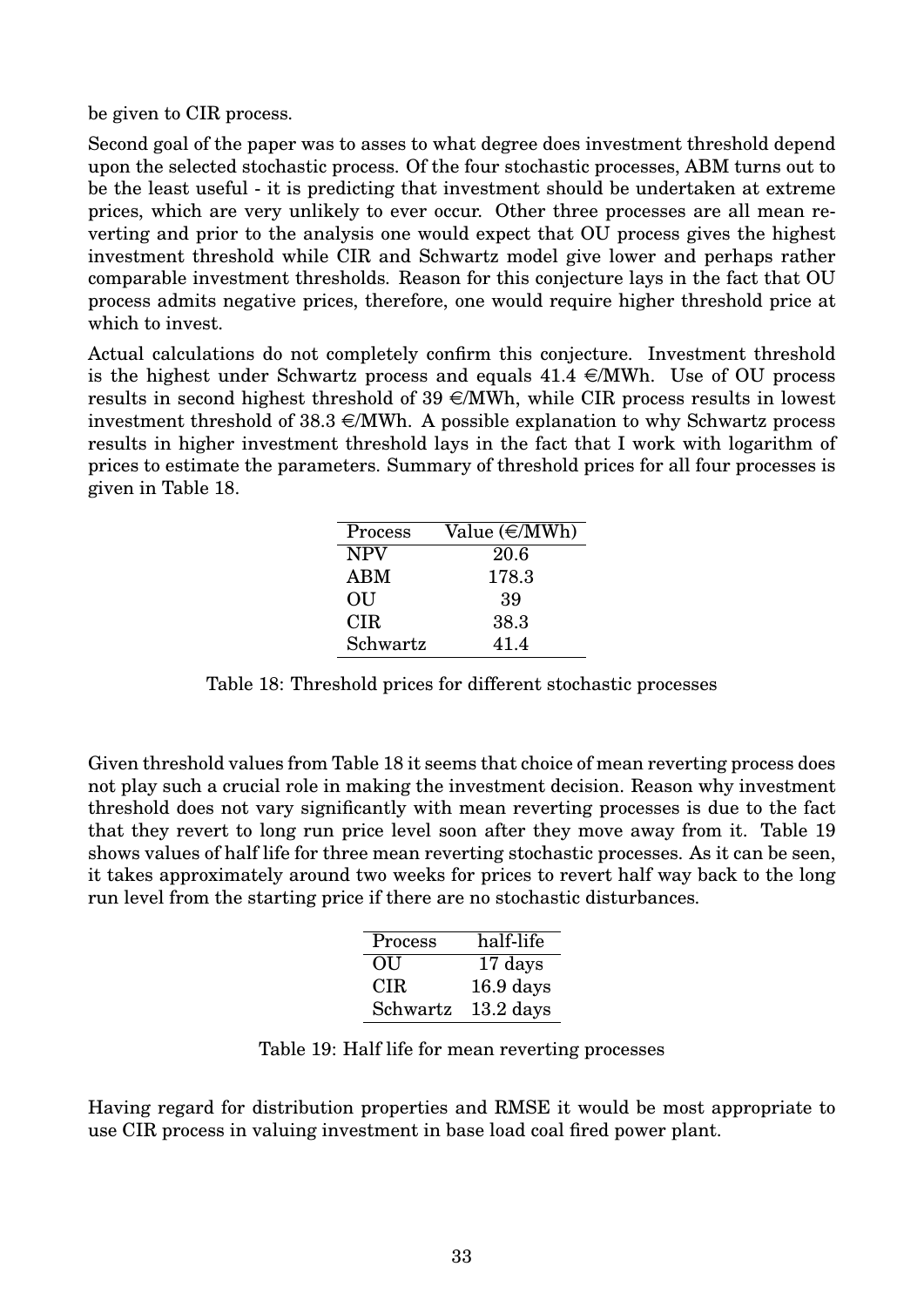# **Appendices**

# **A Implicit finite difference scheme**

To calculate optimal investment threshold I first add time dimension (derivative  $f_t$ ) to Equation [22](#page-14-2) and then use implicit finite difference scheme [\(Wilmott](#page-36-12) [\(2006\)](#page-36-12)). Derivatives in Equation [22](#page-14-2) are approximated in the following way:

<span id="page-33-0"></span>
$$
f_t = \frac{f_{i,j+1} - f_{i,j}}{dt}
$$
 
$$
f_{pp} = \frac{f_{i+1,j} - 2f_{i,j} + f_{i-1,j}}{dp^2}
$$
 
$$
f_p = \frac{f_{i+1,j} - f_{i-1,j}}{2dp}
$$
 (68)

Inserting derivative approximations from Equation [68](#page-33-0) into Equation [22](#page-14-2) I obtain the following expression for the value of the option:

<span id="page-33-1"></span>
$$
\frac{1}{2}\frac{f_{i+1,j} - 2f_{i,j} + f_{i-1,j}}{dp^2}\sigma^2 + \frac{f_{i+1,j} - f_{i-1,j}}{2dp}k(m - p_i) + \frac{f_{i,j+1} - f_{i,j}}{dt} - rf_{i,j} = 0
$$
\n(69)

After some manipulation Equation [69](#page-33-1) can be written more compactly as:

$$
f_{i,j+1} = A_i f_{i-1,j} + B_i f_{i,j} + C_i f_{i+1,j}
$$
\n(70)

Where  $A$ ,  $B$ , and  $C$  are defined as:

$$
A_i = \frac{dt}{2dp^2} ((m - p_i)dpk - \sigma^2) \quad B = \frac{1}{dp^2} (dt\sigma^2 + dp^2(1 + dtr))
$$
  
\n
$$
C_i = \frac{dt}{2dp^2} ((p_i - m)dpk - \sigma^2)
$$
\n(71)

For the boundary conditions I assume *Dirichlet* boundary conditions, i.e. that for each time step j, value of the option remains constant at  $p_{min}$  and  $p_{max}$  and equals option value at expiration  $(T)$ , i.e.:

$$
f(p_{min}, j) = f(p_{min}, T) \qquad f(p_{max,j}) = f(p_{max}, T) \tag{72}
$$

At expiration, the following terminal condition holds:

$$
f(idp, T) = max[f(idp, T) - I, 0]
$$
\n(73)

Where I denotes investment cost. Now I solve the following set of simultaneous equations for each time step:

<span id="page-33-2"></span>
$$
f_{2,j+1} = A_2 f_{1,j} + B_2 f_{2,j} + C_2 f_{3,j}
$$
  
\n
$$
f_{3,j+1} = A_3 f_{2,j} + B_3 f_{3,j} + C_3 f_{4,j}
$$
  
\n...  
\n
$$
f_{n-1,j+1} = A_{n-1} f_{n-2,j} + B_{n-1} f_{n-1,j} + C_{n-1} f_{5,j}
$$
\n(74)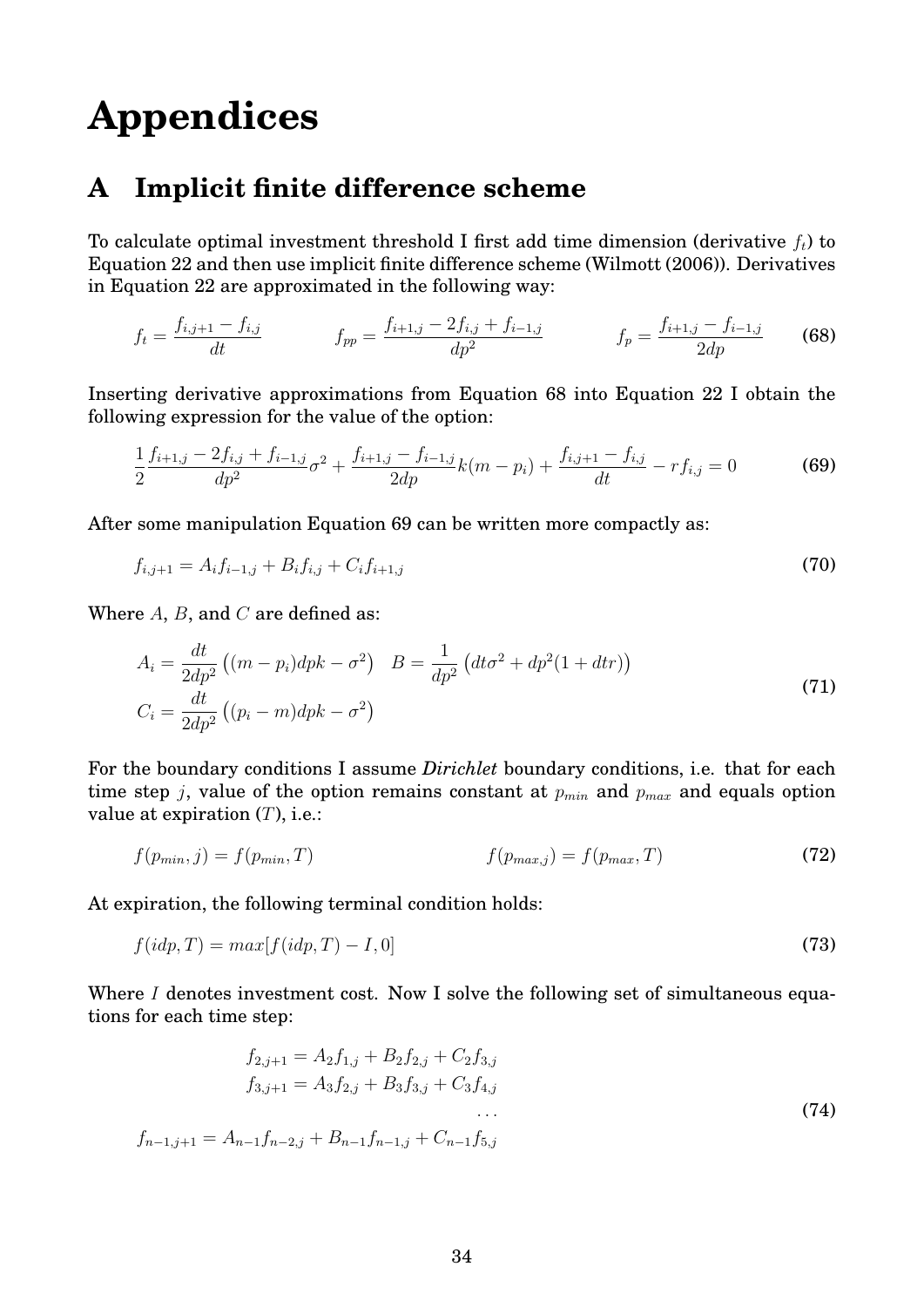Equations [74](#page-33-2) can be written in matrix form as:

$$
\begin{pmatrix} f_{2,j+1} \\ f_{3,j+1} \\ \cdots \\ f_{n-1,j+1} \end{pmatrix} = \begin{pmatrix} B_2 & C_2 & \cdots & \cdots \\ A_3 & B_3 & C_3 & \cdots \\ \cdots & \cdots & A_{n-1} & B_{n-1} \end{pmatrix} \cdot \begin{pmatrix} f_{2,j} \\ f_{3,j} \\ \cdots \\ f_{n-1,j} \end{pmatrix} + \begin{pmatrix} f_{1,j} \cdot A_2 \\ \cdots \\ f_{n,j} \cdot C_{n-1} \end{pmatrix}
$$
(75)

Finally, starting at terminal condition  $(j + 1)$ , and moving backwards in time, I solve for the option value at time  $i$ :

$$
\begin{pmatrix} f_{2,j} \\ f_{3,j} \\ \cdots \\ f_{n-1,j} \end{pmatrix} = \begin{pmatrix} B_2 & C_2 & \cdots & \cdots \\ A_3 & B_3 & C_3 & \cdots \\ \cdots & \cdots & \cdots & \cdots \\ \cdots & \cdots & A_{n-1} & B_{n-1} \end{pmatrix}^{-1} \cdot \begin{bmatrix} f_{2,j+1} \\ f_{3,j+1} \\ \cdots \\ f_{n-1,j+1} \end{bmatrix} - \begin{pmatrix} f_{1,j} \cdot A_2 \\ \cdots \\ f_{n,j} \cdot C_{n-1} \end{pmatrix}
$$
(76)

To approximate perpetual American option I evaluate impact of option maturity on optimal exercise price. Basically I let *time* increase and observe what happens to optimal exercise price at the start of the option life. By making the option life sufficiently long I try to mimic perpetual option.

It turns out I need to make option life only be couple of years, as with increasing maturity optimal exercise price does not change. Optimal investment threshold is found at the point where:

$$
f(p) = V(p) - I
$$

Reason to how can option of such short time to maturity be used to approximate perpetual option lays in the fact that OU is mean reverting process implying that if the price deviates from the long run average, it will be pulled back. The stronger the mean reversion factor the shorter one has to make the option life to mimic perpetual option.

# **B Calculation of Diebold-Mariano statistic**

Steps in calculation of Diebold Mariano statistic are as follows:

1. Calculate error associated with each model (A and B):

$$
e_{A,t+1} = \hat{y}_{A,t+1|t} - y_{t+1} \tag{77a}
$$

$$
e_{B,t+1} = \hat{y}_{B,t+1|t} - y_{t+1} \tag{77b}
$$

- 2. Define a variable  $d_t$  such that:  $d_t = e_{A,t+1}^2 e_{B,t+1}^2$ .
- 3. To determine the variance of d (Var(d)) I regress  $d_t$  on a constant and compute Newey West robust standard error of the constant. This standard error is then used in calculating the  $Var(d)$ .
- 4. For each simulated sample path, test the following hypothesis:

$$
H_0: E[d_t] = 0 \tag{78a}
$$

$$
H_1: E[d_t] \neq 0 \quad \text{or } H_1: E[d_t] > 0 \quad \text{or } H_1: E[d_t] < 0 \tag{78b}
$$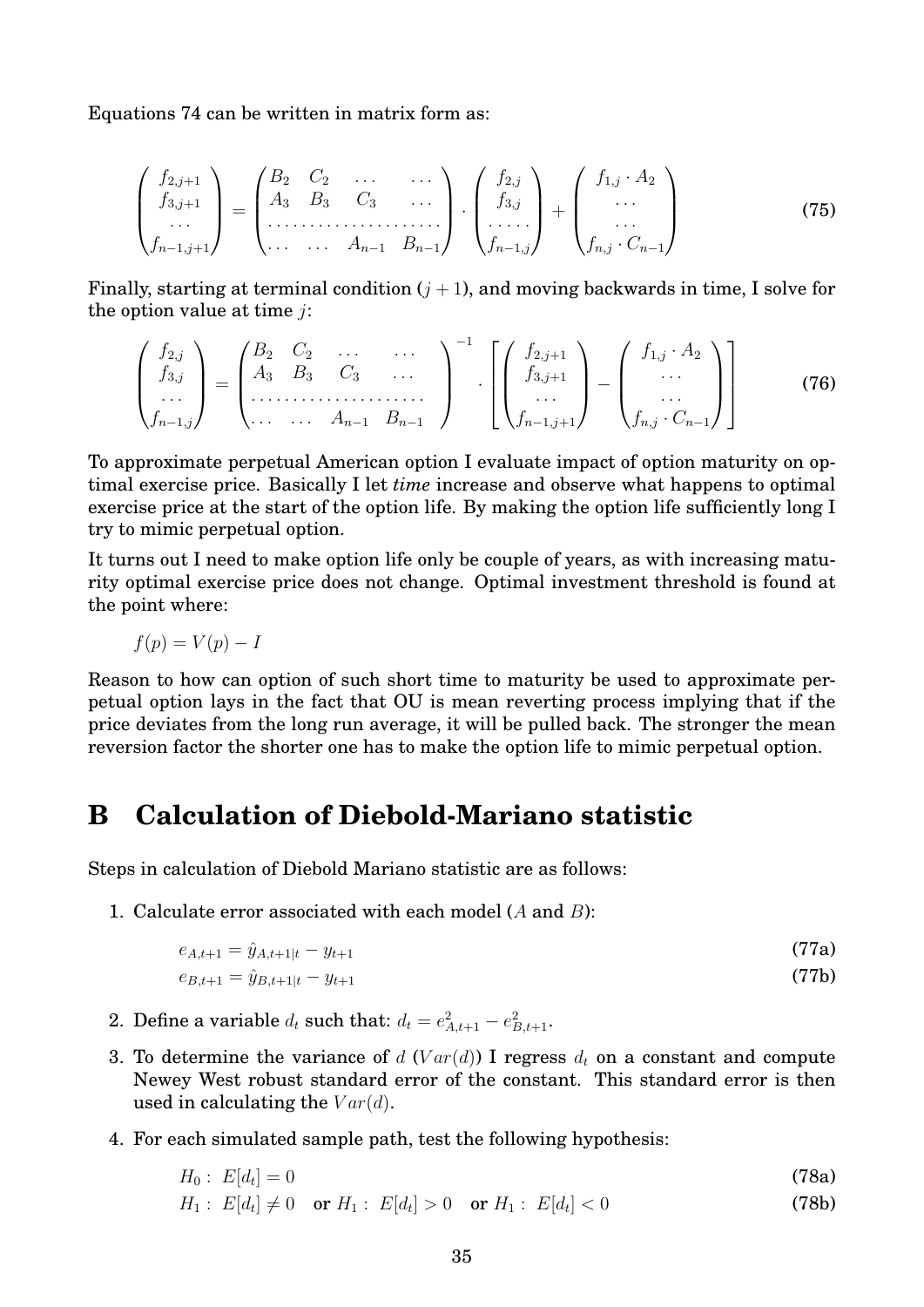- 5. Determine the paths for which the DM statistic is above the critical value.
- 6. Report the percentage of sample paths for which I can reject the null in favor of the alternative hypothesis.

# **References**

- <span id="page-35-4"></span>**Abadie, Luis M. and Jos M. Chamorro**, "Valuing flexibility: The case of an Integrated Gasification Combined Cycle power plant," *Energy Economics*, 2008, *30*, 1850–1881.
- <span id="page-35-11"></span>**Aitchison, J. and J.A.C Brown**, *The lognormal distribution*, Cambridge University Press, 1957.
- <span id="page-35-3"></span>**Bckman, Thor, Stein-Erik Fleten, Erik Juliussen, Hvard J. Langhammer, and Ingemar Revdal**, "Investment timing and optimal capacity choice for small hydropower projects," *European Journal of Operational Research*, 2008, *190* (1), 255 – 267.
- <span id="page-35-0"></span>**Brennan, Michael J. and Eduardo S. Schwartz**, "Evaluating Natural Resource Investments," *The Journal of Business*, 1985, *58* (2), 135–157.
- <span id="page-35-8"></span>**Cox, John C., Jonathan E. Ingersoll Jr, and Stephen A. Ross**, "A Theory of the Term Structure of Interest Rates," *Econometrica*, 1985, *53 (2)*, 385–407.
- <span id="page-35-13"></span>**Diebold, Francis X. and Roberto S. Mariano**, "Comparing Predictive Accuracy," *Journal of Business & Economic Statistics*, July 1995, *13* (3), 253–63.
- <span id="page-35-7"></span>**Dixit, Avinash**, *Art of Smooth Pasting* Fundamentals of Pure and Applied Economics, Routledge, 1993.
- <span id="page-35-1"></span>**Dixit, Avinash K**, "Entry and Exit Decisions under Uncertainty," *Journal of Political Economy*, 1989, *97 (3)*, 620–638.
- <span id="page-35-6"></span>**Dixit, Avinash K. and Robert S. Pindyck**, *Investment under Uncertainty*, Princeton University Press, 1994.
- <span id="page-35-10"></span>**Ewald, Christian-Oliver and Wen-Kai Wang**, "Irreversible investment with Cox-Ingersoll-Ross type mean reversion," *Mathematical Social Sciences*, 2010, *In Press, Accepted Manuscript*, pages = " – ",.
- <span id="page-35-12"></span>**Geman, Helyette and Andrea Roncoroni**, "Understanding the Fine Structure of Electricity Prices," *Journal of Business*, 2006, *79 (3)*, 1225–1262.
- <span id="page-35-9"></span>**Glasserman, Paul**, *Monte Carlo Methods in Financial Engineering*, Vol. 53 of *Stochastic Modelling and Applied Probability*, Springer, 2003.
- <span id="page-35-2"></span>**Gollier, Christian, David Proult, Franoise Thais, and Gilles Walgenwitz**, "Choice of nuclear power investments under price uncertainty: Valuing modularity," *Energy Economics*, 2005, *27* (4), 667 – 685.
- <span id="page-35-5"></span>**Graham, John R. and Campbell R. Harvey**, "The theory and practice of corporate finance: evidence from the field," *Journal of Financial Economics*, 2001, *60* (2-3), 187  $-243.$